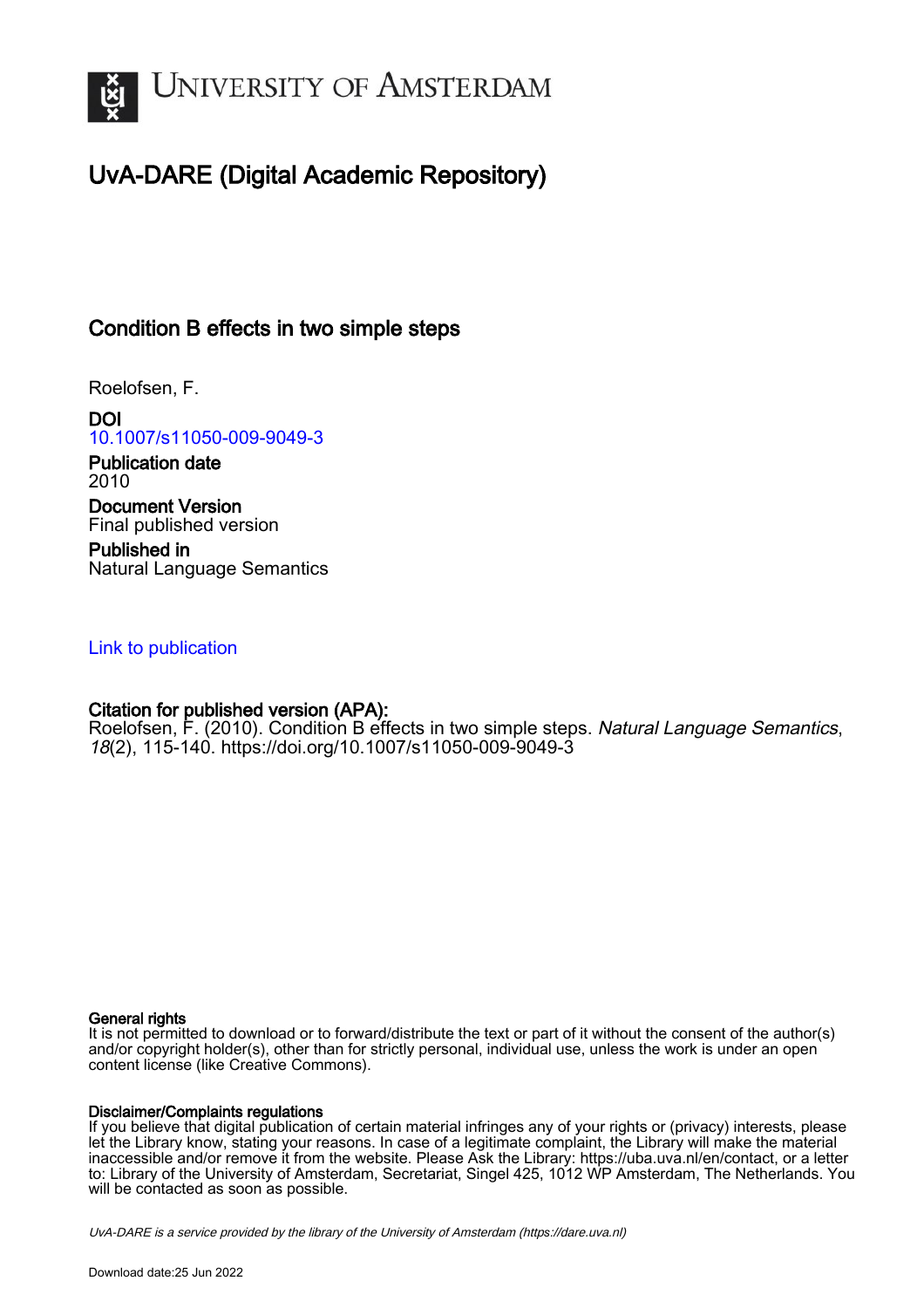## Condition B effects in two simple steps

#### Floris Roelofsen

Published online: 24 March 2010 © The Author(s) 2010. This article is published with open access at Springerlink.com

Abstract This paper is concerned with constraints on the interpretation of pronominal anaphora, in particular Condition B effects. It aims to contribute to a particular approach, initiated by Reinhart (Anaphora and semantic interpretation, 1983) and further developed elsewhere. It proposes a modification of Reinhart's Interface Rule, and argues that the resulting theory compares favorably with others, while being compatible with independently motivated general hypotheses about the interaction between different interpretive mechanisms.

Keywords Anaphora · Pronouns · Condition B · VP ellipsis · Dahl's puzzle

## 1 Introduction

The interpretation of anaphoric pronouns is constrained by syntactic structure. One particular approach to capturing such constraints was initiated by Reinhart (1983). Her main thesis was that only one type of anaphoric relation, *binding*, is syntactically encoded and subject to rules of syntactic well-formedness. She assumed that other anaphoric relations, such as coreference, are not syntactically encoded and are therefore not regulated by rules of grammar. Instead, she suggested, there is a pragmatic principle which implies that coreference is ruled out whenever it yields exactly the same interpretation as binding.

This approach has been further developed by Heim (1998), Fox (2000), Büring (2005b), Reinhart (2006), and Reuland (2008). The aim of the present paper is to evaluate and refine these analyses. In particular, some previously unnoticed problems for the analyses of Büring (2005b) and Reinhart (2006) will be pointed out,

F. Roelofsen  $(\boxtimes)$ 

ILLC, University of Amsterdam, P.O. Box 94242, 1090 GE Amsterdam, The Netherlands e-mail: floris.roelofsen@gmail.com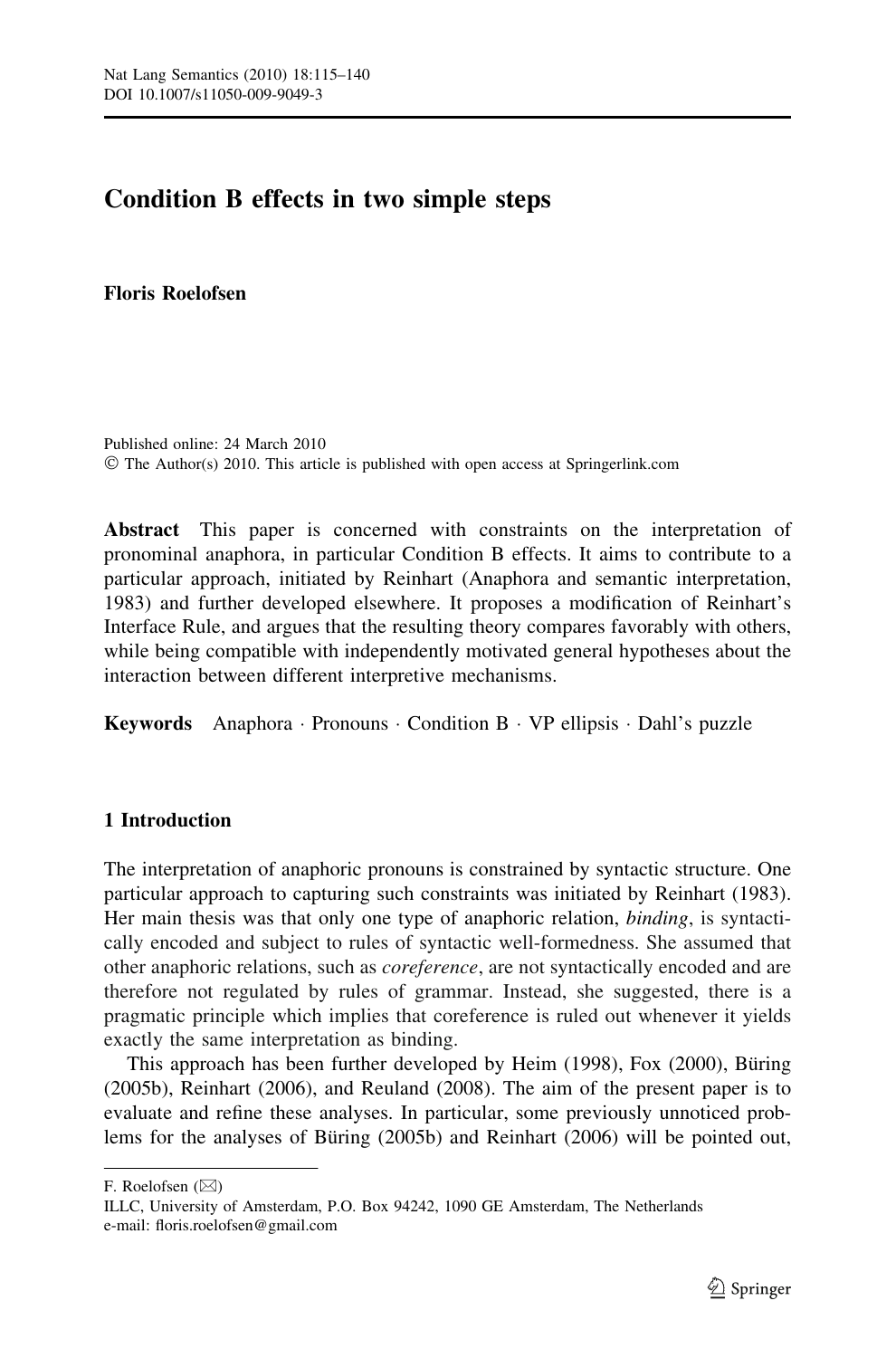and a modification of the latter will be proposed. The resulting theory will be argued to have certain advantages over the analyses of Heim and Büring. In particular, it avoids certain controversial assumptions about VP ellipsis that Büring's account requires, and it avoids the assumption that anaphoric relations other than binding are syntactically represented and constrained, which is what Heim's account requires.

The idea behind the proposed account can be seen as a particular instance of the more general hypothesis that 'hearers minimize interpretive options' (Reinhart 2006) or of the closely related idea that 'rejection of a certain interpretation by one component of the grammar cannot be overruled by other components' (Reuland 2008). To the extent that the account is empirically correct, it provides support for both these general hypotheses.

#### 2 Reinhart's original approach

The main thesis of Reinhart (1983) is that binding relations are encoded in the syntax and subject to *grammatical* constraints, whereas other kinds of anaphoric relations, such as coreference, are not encoded in the syntax, and therefore not subject to grammatical constraints. Rather, coreference is established contextually, and restrictions on coreference are of a pragmatic nature.

In order to discuss Reinhart's proposal in more detail, we must first fix some formal terminology and notation, as well as some basic assumptions about the syntax-semantics interface.

#### 2.1 Basic terminology, notation, and assumptions

The most straightforward way to encode binding relations in the syntax is by means of indices. Let us assume, then, that pronouns enter a syntactic derivation either with or without an index. If a pronoun comes with an index, we will call that index its binding index, and we will append the index to the pronoun in subscript (e.g.,  $[\text{him}_1]$ ). Pronouns with a binding index will be treated as bound by some other determiner phrase; pronouns without a binding index will be treated as referential.

I will assume that determiner phrases may undergo wh-movement or quantifier raising. If a DP undergoes wh-movement or OR, it receives a *binder index n*, which is adjoined to it in superscript (e.g.,  $[who]^3$ ). It also leaves behind a trace which has that same index *n* as its binding index (e.g., the trace of  $[who]<sup>3</sup>$  would be  $[t<sub>3</sub>])$ .

$$
(1) \quad [{}_{\text{TP}} X [{}_{\text{DP}} W] Y] \Rightarrow [{}_{\text{TP}} [{}_{\text{DP}} W]^n [{}_{\text{TP}} X t_n Y]] \tag{wh-movement}
$$

(2) 
$$
[{}_{\text{TP}} X [{}_{\text{DP}} Q] Y] \Rightarrow [{}_{\text{TP}} [{}_{\text{DP}} Q]^{n} [{}_{\text{TP}} X t_{n} Y]]
$$
 (quantifier raising)

I will assume a two-stage Montagovian syntax-semantics interface: logical forms are first compositionally mapped to expressions in some type-theoretical language, and these expressions are in turn interpreted model-theoretically. A pronoun or a trace with a binding index *n* is interpreted as a variable  $x_n$ , and a constituent of the form  $X<sup>n</sup>Y$  is interpreted as: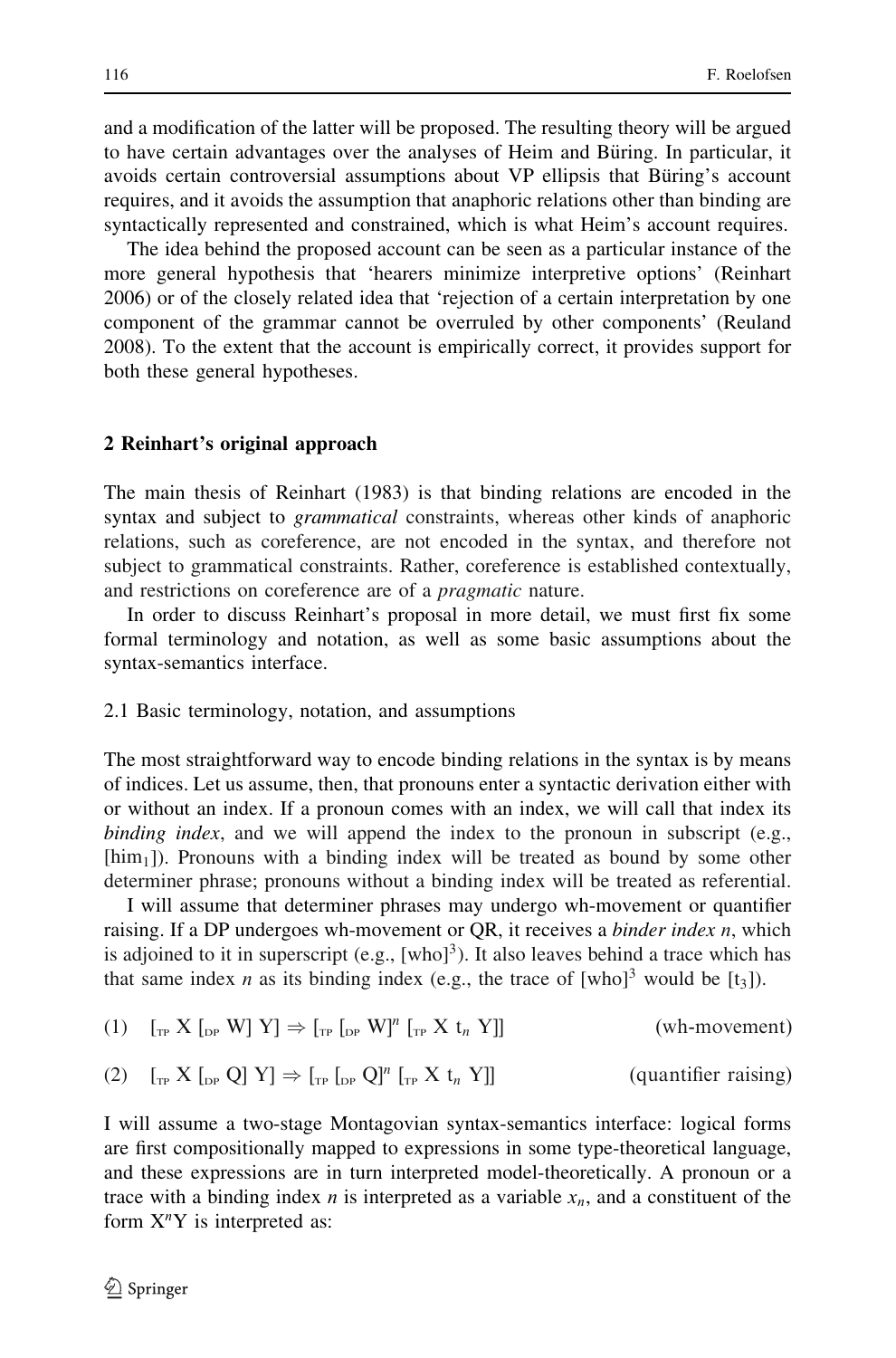## (3)  $X'(\lambda x_n \cdot Y')$

where  $X'$  is the interpretation of X and Y' is the interpretation of Y. This composition rule embodies what Heim and Kratzer (1998) call *predicate abstraction*. By way of illustration, the logical form in (4) is mapped to the type-theoretical expression in (5) (where I use somewhat sloppy notation):

- (4)  $[John]^1[t_1]$  loves his<sub>1</sub> mother]
- (5) JOHN  $(\lambda x_1 \cdot x_1 \text{ Loves } x_1 \text{'s mother})$

We will say that a determiner phrase X *binds* a pronoun P iff (i) X c-commands P, (ii) X's binder index coincides with P's binding index, and (iii) X does not c-command any other DP that satisfies (i) and (ii). This notion of binding is what Heim and Kratzer (1998) and Büring (2005a) call *semantic binding* and what Reinhart (2006) calls A-binding. Notice that, according to this notion, [John] binds [his] in  $(4)$ .

As for referential pronouns, i.e. pronouns without a binding index, I will make a slightly non-standard assumption. I will assume that the formal language contains, besides standard individual constants and variables, a set of individual proterms. Moreover, formal expressions are interpreted not only relative to a model and an assignment function, but also relative to a resolution function. The interpretation of individual constants is determined by the interpretation function, which is given by the model; variables are interpreted by the assignment function, and proterms are interpreted by the resolution function. If a pronoun does not have a binding index, it is mapped to a proterm, and thus interpreted by the resolution function, which assigns it a contextually salient individual concept.<sup>1</sup>

Finally, we will say that two referential determiner phrases A and B *corefer* in a particular utterance context C (which furnishes a particular resolution function) iff A and B denote the same individual in every world that is consistent with the speech participants' common assumptions in C. This notion of coreference is often called presupposed coreference (cf. Büring 2005a, p. 153).

If a referential pronoun P is supposed to be resolved in such a way that it corefers with a determiner phrase A, I will write  $P = A$  next to the LF in question. For example, I will write:

<sup>&</sup>lt;sup>1</sup> This setup deviates from that of Heim and Kratzer (1998), which is often taken as a starting point. In particular, referential pronouns are not treated as free variables here. Bound and referential pronouns are really dealt with by two separate mechanisms. The main reason for me to take this line here is that it seems to be the most straightforward way of implementing Reinhart's distinction. Incidentally, setting things up in this way has the additional advantage of not having to stipulate that ''no logical form may contain both bound occurrences and free occurrences of the same index'' (Heim and Kratzer 1998, p. 254). Having said this, it should also be noted that the assumed treatment of referential pronouns, although it will serve our purposes here, becomes problematic as soon as we take 'discourse reference' into account. One general treatment of referential pronouns that is, as far as I can see, compatible with what will be said below, is the one proposed by van der Sandt (1992) and Geurts (1999). However, spelling out the details of such a treatment would bring along several issues that are orthogonal to the ones to be discussed here. Therefore, I adopt the 'toy'-treatment specified above.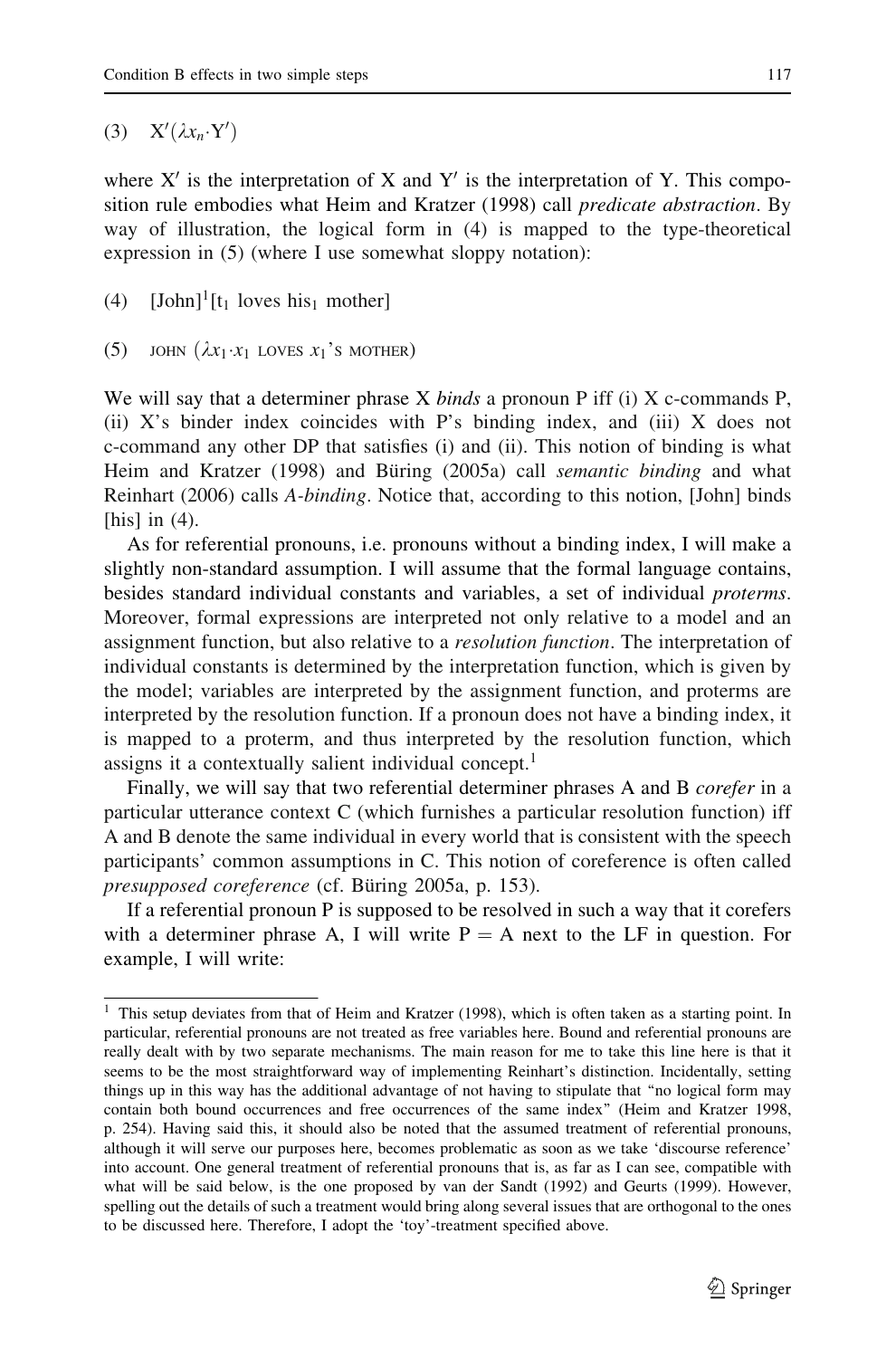(6)  $[John]^1$   $[t_1]$  loves his mother] his = John

to indicate that the referential pronoun [his] is supposed to be resolved in such a way that it corefers with [John].

2.2 Condition B and the Coreference Rule

We are now ready to spell out Reinhart's proposal in more detail. We will focus on her analysis of Condition B effects. The relevant empirical generalization is that pronouns can normally not be interpreted as bound by—or coreferential with—coarguments.<sup>2</sup> For instance, binding is impossible in the following constructions:

- (7) a. Every girl loves her.
	- b. Every woman believes her to be a great dancer.
	- c. Mary asked every boy to wash him.

Coreference is equally impossible in the following examples:

|  | (8) a. Susan loves her.                     | $\Rightarrow$ her $\neq$ Susan |
|--|---------------------------------------------|--------------------------------|
|  | b. Norah believes her to be a great dancer. | $\Rightarrow$ her $\neq$ Norah |
|  | c. Mary asked John to wash him.             | $\Rightarrow$ him $\neq$ John  |

However, Reinhart (1983, p. 169) notes that there are at least two kinds of environments in which coreference seems to evade Condition B effects. The first kind of environment involves focus-sensitive operators like *only*. For instance, according to Reinhart, [him] can be interpreted as coreferential with [Max himself] in (9).

(9) Only Max himself voted for him.

The second kind of environment is one in which, in order to establish appropriate 'contrast' or 'parallelism' between two phrases, a pronoun must be interpreted as coreferential with one of its coarguments: $3,4$ 

- (10) I know what John and Mary have in common. John hates Mary and Mary hates her too.
- (11) If everyone voted for Oscar, then certainly Oscar voted for him.

<sup>&</sup>lt;sup>2</sup> Several versions of this generalization have been proposed in the literature. The present formulation, adapted from (Büring 2005a, pp. 55–56), is relatively theory-neutral and covers the relevant data. Two determiner phrases are coarguments iff their  $\theta$ -role and/or case are assigned by the same predicate.

<sup>&</sup>lt;sup>3</sup> Very similar examples were used by Evans (1980) to show that Condition C effects are suppressed in certain environments. Therefore, examples like (10) and (11) are often attributed to Evans, rather than to Reinhart. I will likewise refer to (10) and (11) as Evans' examples from now on.

<sup>4</sup> Examples of this kind occur particularly frequently with first and second person pronouns. Horn (2008, pp. 173–174) provides a list of attested examples.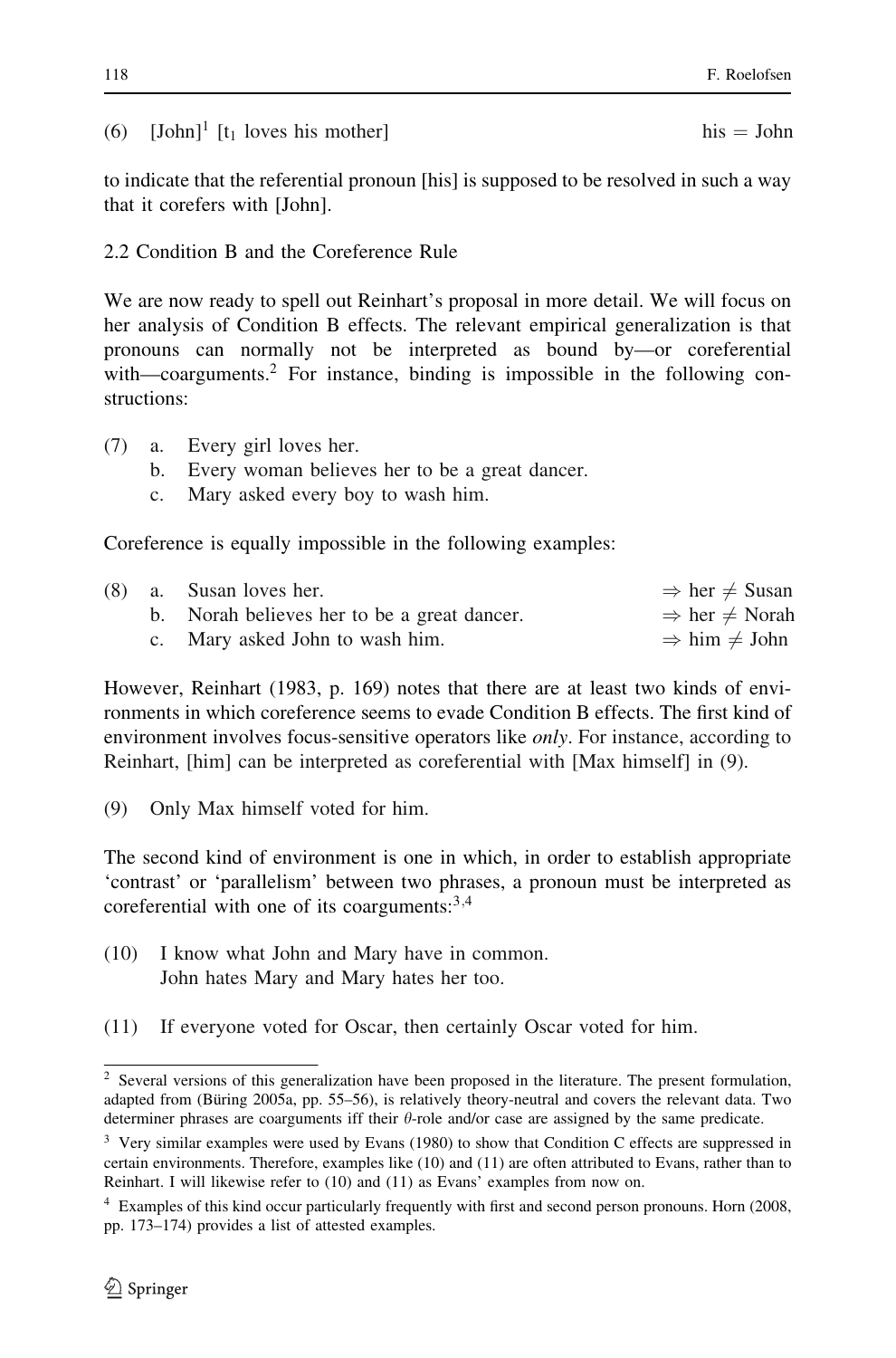I must note here that the judgments of my informants do not always confirm those of Reinhart. Many speakers find that coreference is marginal in (9), (10), and (11), and emphasize that there are certainly more natural ways to convey the intended messages. In the recent literature, several authors have pointed out or acknowledged the controversial status of these cases (cf. Schlenker 2005; Jacobson 2007; Grodzinsky 2007; Heim 2007). The theories to be discussed here, however, are in large part designed especially to deal with these cases. Thus, for the purposes of this paper, I

So much for the data. Let us now turn to Reinhart's theoretical proposal. The first ingredient of her theory is a syntactic constraint, which only applies to binding:<sup>6</sup>

Def. 1: Condition B

Pronouns cannot be bound by their coarguments.

will proceed as if Reinhart's observations are undisputed.<sup>5</sup>

Besides this syntactic constraint on binding, Reinhart argues that there is a pragmatic constraint on coreference. The rationale behind this constraint is that it is always more risky for a speaker to use syntactic structures which contain referential elements than to use syntactic structures in which anaphoric relations are directly encoded. This is because referential elements always have to be resolved by the hearer, and this can go wrong. If anaphoric relations are syntactically encoded, resolution does not come into play. Reinhart assumes that speakers generally want to avoid any risk of being misinterpreted, and thus always prefer to use syntactic structures which contain *bound* anaphoric elements rather than syntactic structures which contain *referential* anaphoric elements. Only if speakers cannot express the intended meaning using bound anaphora will they use referential elements. This idea can be implemented as follows:

#### Def. 2: Coreference Rule

A speaker will never use a logical form LF in a context C if LF is semantically indistinguishable from one of its binding alternatives in C.

<sup>5</sup> The following example, adapted from Heim (1998), is sometimes taken to instantiate a third set of examples in which coreference is insensitive to Condition B effects.

<sup>(</sup>i) How can you doubt that the speaker is Zelda? She praises her to the sky.

However, as Heim notes, even though *she* and *her* may be intended to refer to the same person, they are intended to do so through different guises. Technically, they are assigned two distinct individual concepts, which may be instantiated by the same individual in the actual world but by distinct individuals in other worlds consistent with the speech participants' common assumptions. Thus, technically speaking, coreference does not obtain here, and the question whether or not it is subject to Condition B effects does not arise.

<sup>&</sup>lt;sup>6</sup> There is an ongoing debate in the literature about how this constraint should be formulated exactly (cf. Pollard and Sag 1992; Reinhart and Reuland 1993; Büring 2005a), and about whether it can be derived from more general syntactic principles (cf. Reuland 2001). This debate is interesting in its own right, but orthogonal to the discussion here. The present formulation is adapted from Büring (2005a, pp. 55–56).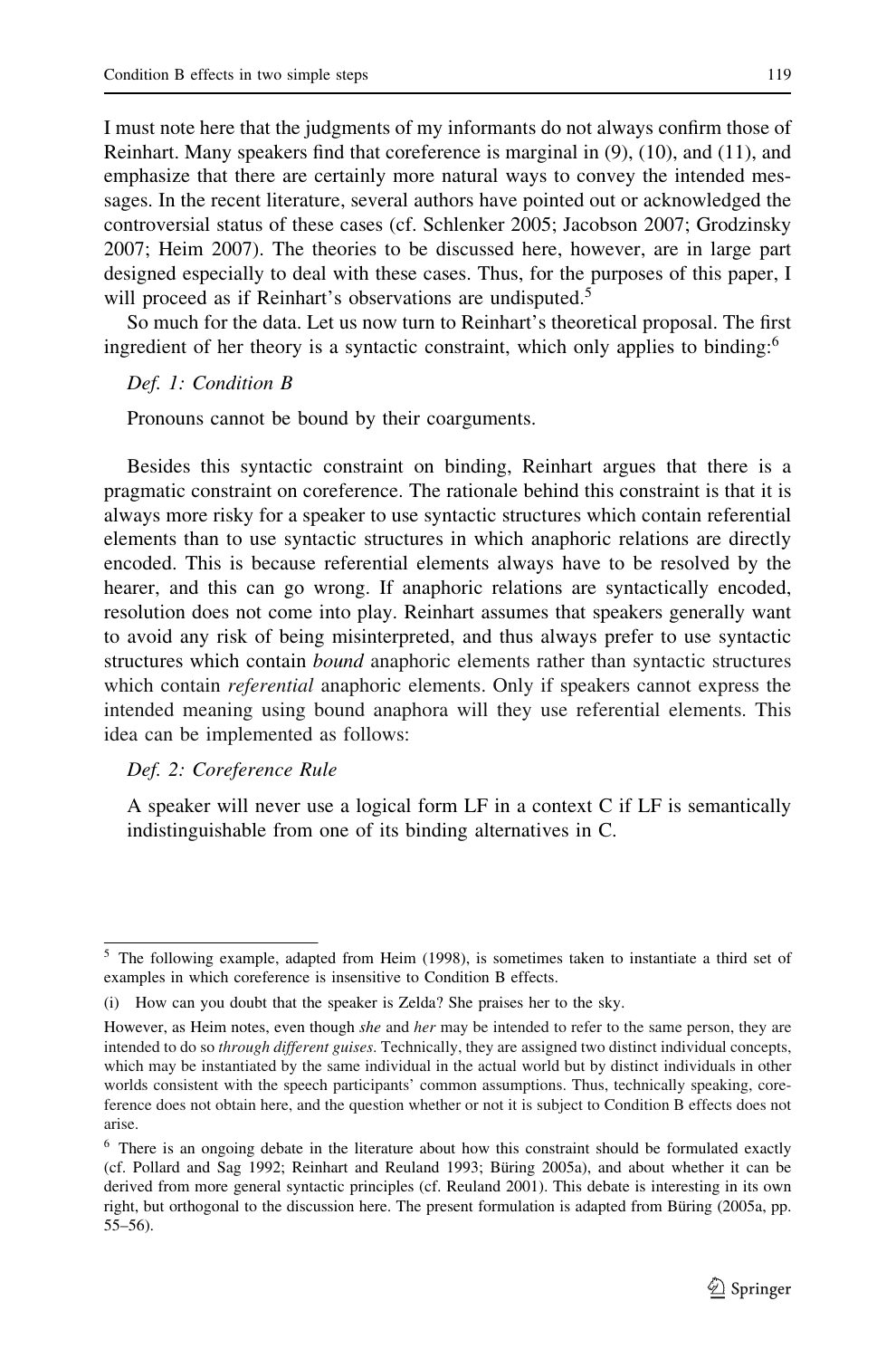### Def. 3 Binding Alternatives

Let C be a context, let LF be a logical form, and let A and B be two determiner phrases in LF, such that A and B corefer in C and such that A c-commands B in LF. Then the structure obtained from LF by:

- (i) quantifier raising A in case it has not been raised yet, and
- (ii) replacing B with a (possibly reflexive) pronoun bound by A

is called a binding alternative of LF in C.

Let us see how the Coreference Rule captures the relevant data. First consider an environment where coargument coreference is not available:

- (12) Max voted for him.
	- a.  $[Max]^1$  [t<sub>1</sub> voted for him] him = Max<br>b.  $[Max]^1$  [t<sub>1</sub> voted for himself<sub>1</sub>]
	- $[Max]^1$  [t<sub>1</sub> voted for himself<sub>1</sub>]

The Coreference Rule predicts that a speaker will never use (12a), in which [Max] and [him] are intended to corefer, because (12a) is semantically indistinguishable from its binding alternative (12b): both express the proposition that Max voted for Max. A hearer will conclude from this that coreference cannot be intended in (12).

Now, let us see whether the Coreference Rule can deal with environments in which coargument coreference is exceptionally permitted. First consider a focus construction:

- (13) Only Max himself voted for him.
	- a. [only]  $\left[\text{Max himself} \right]$ <sup>1</sup>  $\left[t_1 \text{ voted for him}\right]$  him = Max himself
	- b. [only] [[Max himself]<sup>1</sup> [t<sub>1</sub> voted for himself<sub>1</sub>]]

This time, the Coreference Rule does *not* rule out coreference, because the interpretation of (13a) differs from the interpretation of its binding alternative (13b):  $(13a)$  says that the others did not vote for *Max*, while (13b) says that the others did not vote for themselves. Finally, consider one of Evans' examples:

(14) I know what John and Mary have in common.

Mary voted for John and John voted for him too.

a.  $[John]^1$  [t<sub>1</sub> voted for him] him = John

b.  $[John]^1$  [t<sub>1</sub> voted for himself<sub>1</sub>]

The Coreference Rule does not rule out coreference in (14a), because the interpretation of (14a) differs from the interpretation of its binding alternative (14b): (14a) says that John has the property of having voted for John, and this is indeed the property that John and Mary are supposed to have in common. (14b) on the other hand, says that John has the property of having voted for *himself*, and this is certainly not the property that John and Mary are supposed to have in common.

So Reinhart's Coreference Rule accounts for standard Condition B effects on coreference, and also for the exceptional cases in which coreference is available.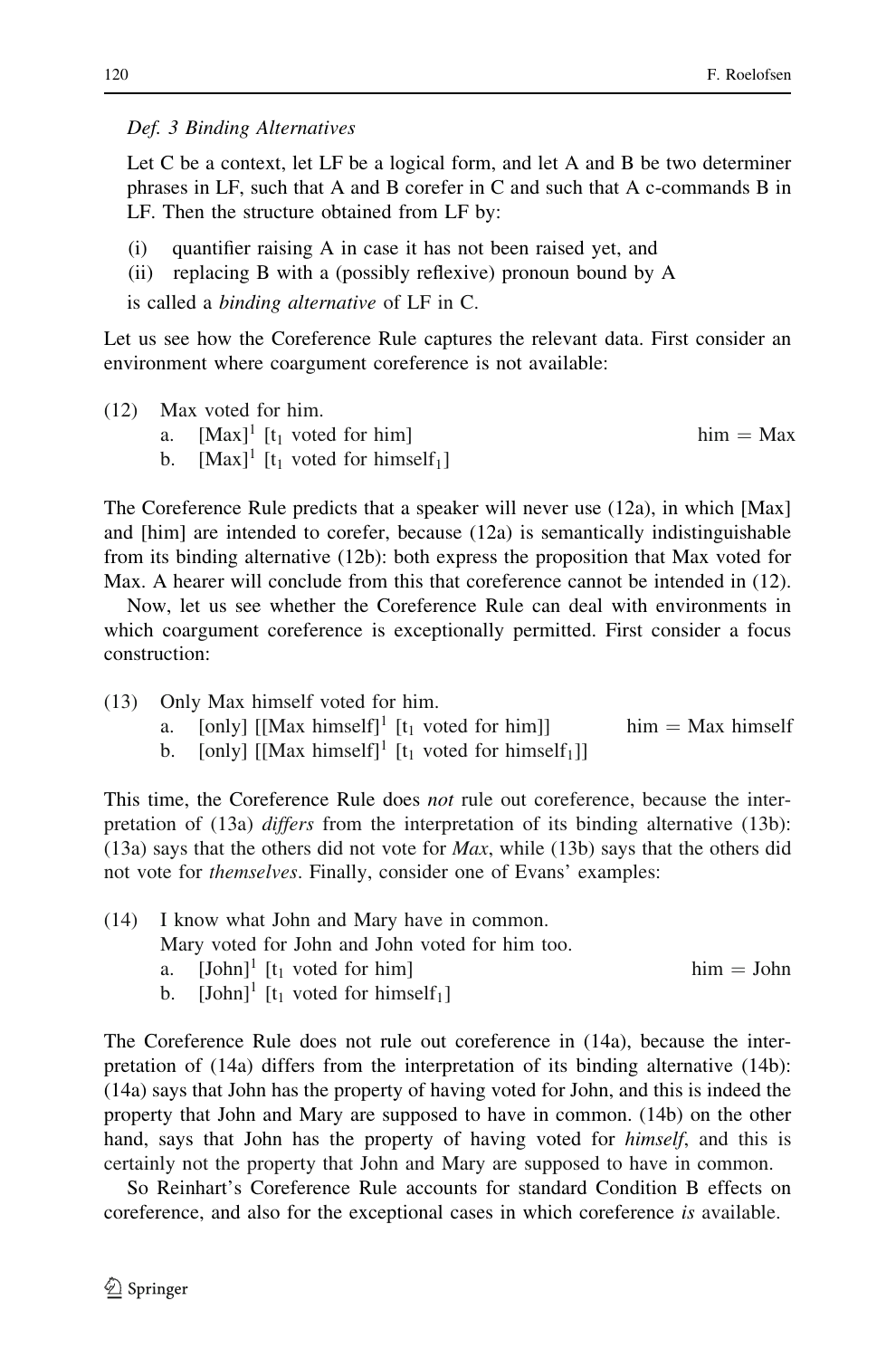#### 3 Codetermination

Heim (1998) observes that at least three aspects of Reinhart's account need some further consideration. First, the theory does not explicitly state what it means for one LF to be *semantically indistinguishable* from another. One possibility that comes to mind immediately is that two LFs should be regarded as semantically indistinguishable if and only if they express the same proposition. But this would not work: (14a) and (14b) express the same proposition, but intuitively, at least in the context of (14), there is a significant semantic difference between them. So the question of when two LFs are semantically indistinguishable should be addressed more explicitly.

Second, Reinhart's account is only concerned with binding and coreference. There are other kinds of anaphoric relations, which seem to be constrained in similar ways. For instance, in a sentence like (15), the pronouns [he] and [him] cannot be interpreted as *cobound* (i.e., both bound by [every man]).

(15) Every man said he voted for him.

In general, cobinding is just as unacceptable as coreference in Condition B environments, and we would like to have a rule that embodies these restrictions all in one go, rather than separate rules for coreference, cobinding, and yet other kinds of anaphora.

A third issue that Heim raises is that the Coreference Rule is not compatible with 'baseline theories' of VP ellipsis (Sag 1976; Williams 1977).<sup>7,8</sup> To see the problem, consider the following example:

(16) Max called his mother and Bob did too.

The pronoun in the source clause can either be bound, as in (17a), or referential, as in (17b). According to Sag and Williams (and according to most of the refined analyses mentioned in footnote 8), (17a) gives rise to the sloppy reading of the target clause (*Bob called Bob's mother*) while (17b) gives rise to the strict reading of the target clause (Bob called Max's mother).

|  | (17) a. $[Max]^1$ [t <sub>1</sub> called his <sub>1</sub> mother] |             |
|--|-------------------------------------------------------------------|-------------|
|  | [Max] <sup>1</sup> [t <sub>1</sub> called his mother]             | $his = Max$ |

But the Coreference Rule rules out (17b), because it is semantically indistinguishable from its binding alternative (17a). This means that, on most accounts of VP

<sup>7</sup> This issue was also noted and addressed by Grodzinsky and Reinhart (1993, p. 81).

<sup>8</sup> In the meantime, the theories of Sag and Williams have been criticized and refined significantly (cf. Dalrymple et al. 1991; Rooth 1992; Tancredi 1992; Hardt 1993; Prüst et al. 1994; Fiengo and May 1994; Heim 1997; Tomioka 1997; Fox 1999; Schwarzschild 1999; Asher et al. 2001; Merchant 2001; Kehler 2002; Hardt and Romero 2004; Elbourne 2008; Johnson 2008). However, most of these refined accounts, at least in as far as they assume a distinction between bound and referential pronouns, are still incompatible with Reinhart's Coreference Rule.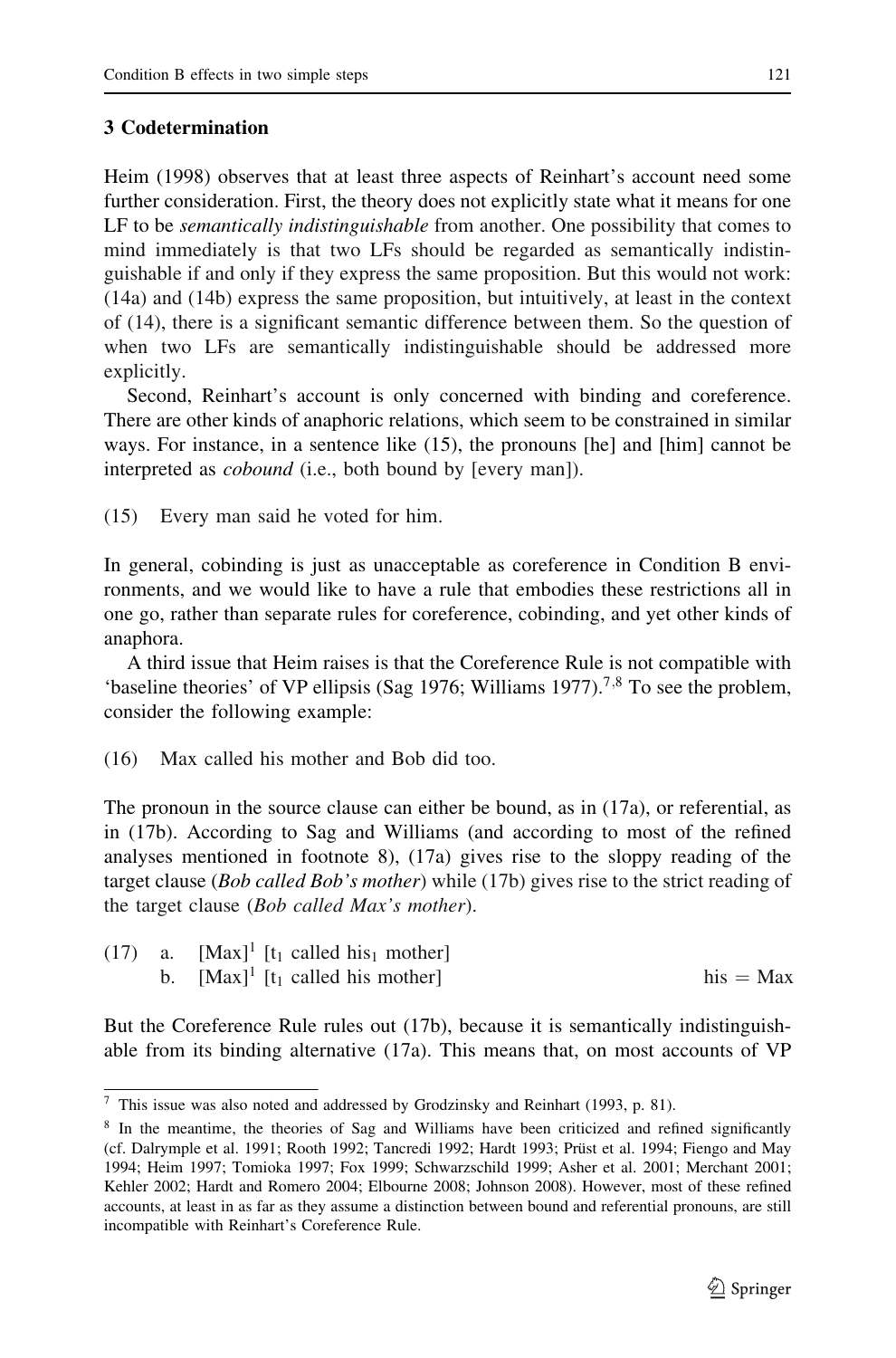ellipsis, the Coreference Rule wrongly predicts that (16) does not have a strict reading.<sup>9</sup>

To address these issues, Heim does two things. First, she proposes a new constraint, which preserves all the empirical virtues of Reinhart's Coreference Rule, but is compatible with a wide range of theories of VP ellipsis and applies not only to coreference but also to cobinding and other kinds of anaphora. Second, she refines the notion of semantic indistinguishability. Let us first consider the new constraint.

## 3.1 The Exceptional Codetermination Rule

Heim's theory is stated in terms of *codetermination*, a notion which embraces that of binding, cobinding, and coreference (and yet other anaphoric relations). It is recursively defined as follows.

## Def. 4: Codetermination

Let C be a context, let LF be a logical form, and let A and B be two DPs in LF. We say that A and B are codetermined in LF/C iff

- (i) A binds B in LF, or
- (ii) A and B corefer in C, or
- (iii) There is a third DP which is codetermined with A and B in LF/C.

The first ingredient of Heim's theory is a revised version of Condition B, which prohibits codetermination, rather than binding.

Def. 5: Heim's Condition B

Pronouns cannot be codetermined with their coarguments.

The second ingredient of the theory is a rule which states that codetermination is sometimes exceptionally allowed.

## Def. 6: Exceptional Codetermination Rule

Let LF be a logical form in which a pronoun is codetermined with, but not bound by one of its coarguments. Then, LF is (marginally) allowed, in violation of Condition B, if it is semantically distinguishable from its binding alternative in the given context.

The reader is invited to check that Heim's Condition B and her Exceptional Codetermination Rule account for regular Condition B effects—not only ones involving coreference, but also ones involving cobinding and other kinds of codetermination. The theory also accounts for the exceptional cases in which

 $9\,$  It could be objected that binding and coreference are semantically distinguishable here, exactly because they give rise to different interpretations of the elided VP. But, as noted by Grodzinsky and Reinhart (1993, p. 81) and Heim (1998, p. 241), this would mean that coreference should also be be allowed in examples like the following:

<sup>(</sup>i) John saw him, and Bill did too.

Such examples indicate that the Coreference Rule must operate locally, e.g., on the smallest clause containing the pronoun in question. And under this assumption, examples like (16) are genuinely problematic.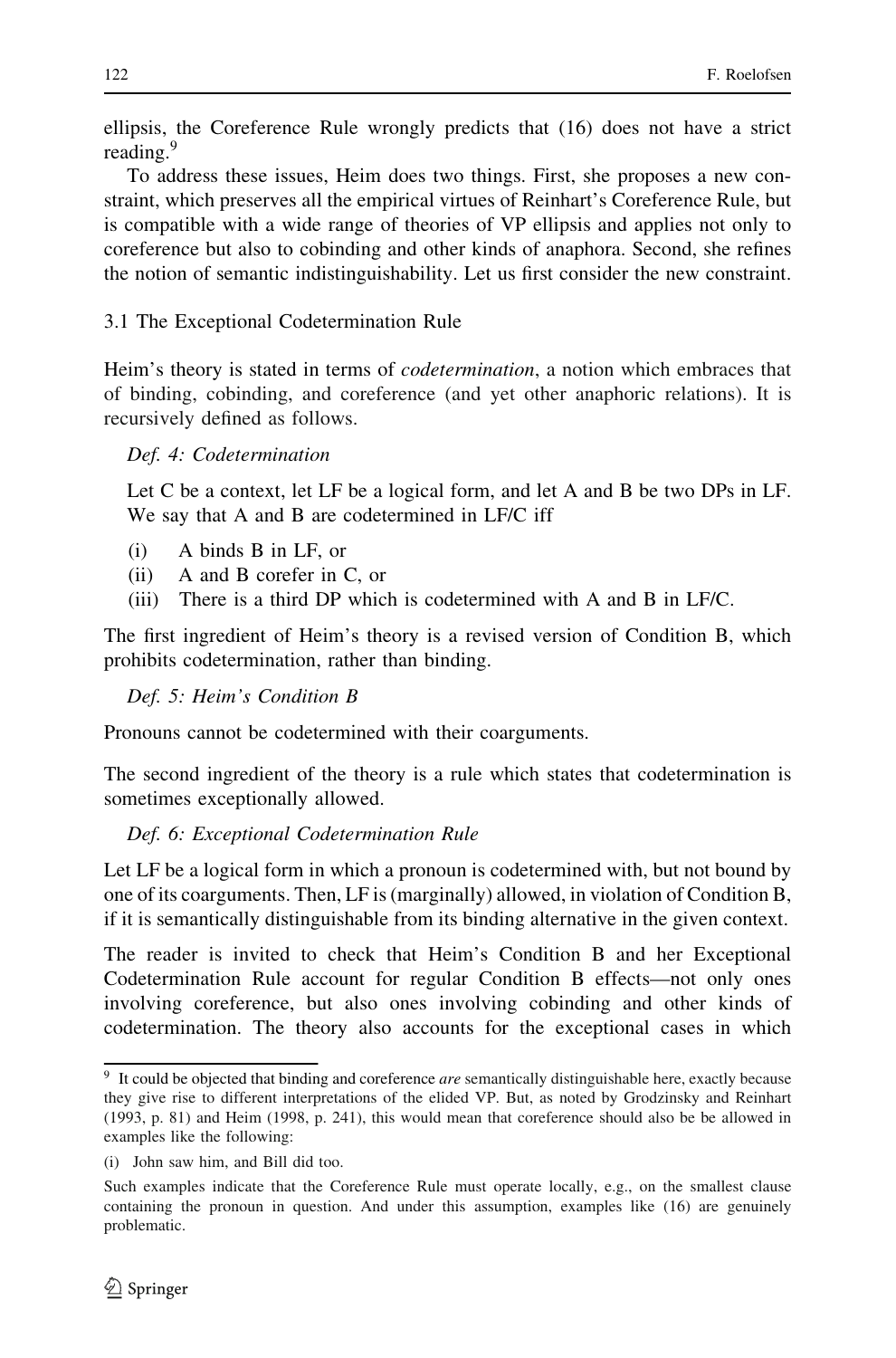codetermination is allowed in Condition B environments. Finally, it is compatible with a wide range of theories of VP ellipsis: (17b) is no longer ruled out.

3.2 Semantic indistinguishability

When should two logical forms be regarded as semantically indistinguishable? For one thing, they should express the same proposition. But Heim notes that Evans' examples, repeated in (18) and (19), show that there is more to it.

- (18) I know what John and Mary have in common. Mary voted for John and John voted for him too.
- (19) If everyone voted for Oscar, then certainly Oscar voted for him.

Heim suggests that these are typical cases in which *structured meaning* matters. In (18), there is a certain property  $P$  that Mary and John are supposed to have in common, namely, the property  $[\lambda x \cdot x$  voted for John] of having voted for John. If such a particular property is under discussion, then an LF which says that John has the property  $P$  is to be distinguished from an LF which says that John has the property  $[\lambda x \cdot x]$  voted for x q (even though these two LFs as a whole denote the same proposition). The same reasoning can be applied to the example in (19), where it is the property of having voted for Oscar that is under discussion. Thus, Heim's general proposal is that, whenever a particular property  $P$  is under discussion, and LF and LF' are two logical forms such that P is denoted by some part of LF but not by any part of LF', then LF should be distinguished from LF', even if both express the same proposition. One way of implementing this intuition is to define semantic indistinguishability not only in terms of propositional content, but also in terms of focus values (see Roelofsen 2008a for the details of such an implementation).

The three issues that Heim raised concerning Reinhart's original proposal are now resolved. It must be noted, however, that the general idea behind Reinhart's theory has been lost: Heim's theory cannot be derived from the assumption that speakers generally seek to avoid risks of being misinterpreted. Moreover, Heim assumes that codetermination—and not just binding—is subject to rules of syntactic well-formedness (in particular, her version of Condition B). This can only be effectuated if codetermination is syntactically encoded, and that requires a rather significant complication of the syntactic representation of anaphoric relations. Heim bites the bullet and spells out a specific way of encoding codetermination syntactically. Büring (2005b) proposes an alternative account, which is specifically aimed at avoiding this complication.

#### 4 Locality

Buting appeals to a constraint on binding proposed and independently motivated by Fox (2000). Let us first consider Fox's proposal, and then Buring's application of it.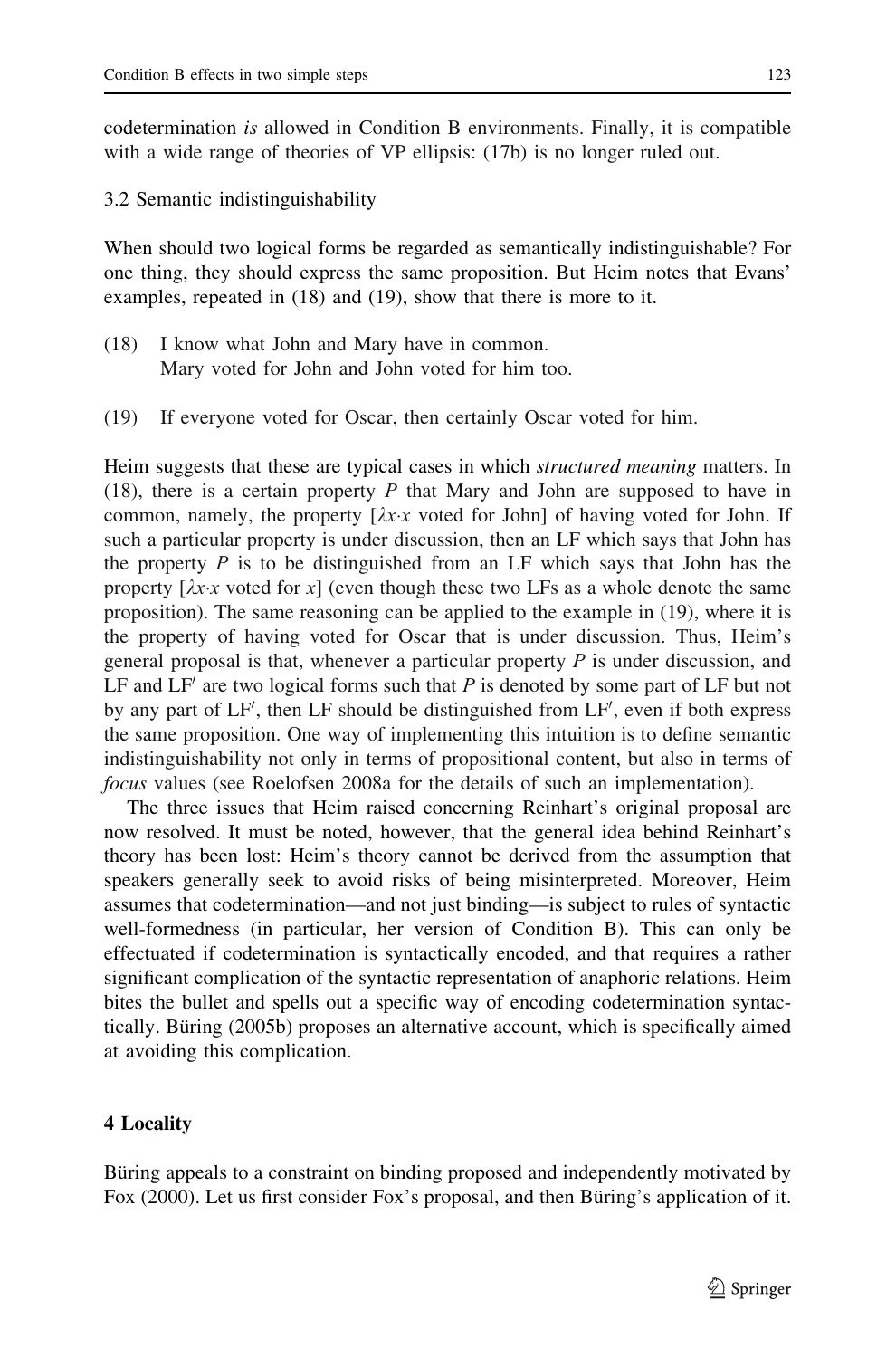### 4.1 Rule H

The general idea pursued by Fox (2000) is that grammar is subject to certain economy constraints. Such constraints filter out logical forms whose interpretation coincides with that of alternative logical forms that are in some sense simpler, more economical. Rule H is a specific instance of this kind of economy constraints.

Def. 7: Rule H

A pronoun P can be bound by an antecedent A only if there is no closer antecedent B such that it is possible to bind P to B and get the same semantic interpretation.

Empirical evidence for Rule H mainly comes from a notorious puzzle concerning VP ellipsis, dating back to Dahl (1974). Consider the following sentence:

(20) Max said that he called his mother and Bob did too.

Notice that the second conjunct contains an elided VP, and that the overt VP in the first conjunct contains two pronouns. We may expect, then, that this sentence has at least four readings: one in which both pronouns are interpreted strictly, one in which they are both interpreted sloppily, and two 'mixed' readings where one of the pronouns is interpreted strictly and the other sloppily. Surprisingly, one of these mixed readings is not available (in neutral contexts):

|  | $(21)$ a.  Bob too said that Max called Max's mother.      | [strict-strict] |
|--|------------------------------------------------------------|-----------------|
|  | b.  Bob too said that Bob called Bob's mother.             | [sloppy-sloppy] |
|  | c.  Bob too said that Bob called Max's mother.             | [sloppy-strict] |
|  | $\mu$ , $\mu$ , Bob too said that Max called Bob's mother. | [strict-sloppy] |

Rule H accounts for this observation. To see this, consider the possible logical forms of the source clause in (20):

| (22) |  |  | a. $\left[\text{Max}\right]^{1}$ $\left[t_{1} \text{ said } \left[\text{he}_{1}\right]^{2} \left[t_{2} \text{ called his}_{2} \text{ mother}\right]\right]$ | (21a)             |
|------|--|--|-------------------------------------------------------------------------------------------------------------------------------------------------------------|-------------------|
|      |  |  | b. $\left[\text{Max}\right]^{1}$ $\left[t_1 \text{ said } \left[\text{he}_1\right]^{2} \left[t_2 \text{ called his}_1 \text{ mother}\right]\right]$         | (21a)             |
|      |  |  | c. $[Max]^1$ $[t_1$ said $[he]^2$ $[t_2$ called his mother]] he = his = Max (21b)                                                                           |                   |
|      |  |  | d. $[Max]^1$ $[t_1$ said $[he]^2$ $[t_2$ called his <sub>2</sub> mother]                                                                                    | $he = Max (21b)$  |
|      |  |  | e. $\left[\text{Max}\right]^{1}$ $\left[t_1 \text{ said } \left[\text{he}_1\right]^{2} \left[t_2 \text{ called his mother}\right]\right]$                   | his $=$ Max (21c) |
|      |  |  | f. $[Max]$ <sup>1</sup> $[t_1$ said $[he]^2$ $[t_2$ called his <sub>1</sub> mother]]                                                                        | $he = Max(21d)$   |

I have indicated which reading of (20) is associated with each of these logical forms, on most prevailing accounts of VP ellipsis. Now notice that Rule H rules out (22b) and (22f): (22b) is ruled out because it is semantically indistinguishable from the more economical (22a), and (22f) is ruled out because it is semantically indistinguishable from the more economical (22d). Therefore, Rule H correctly predicts that (21a), (21b), and (21c) are possible readings of (20), but (21d) is not.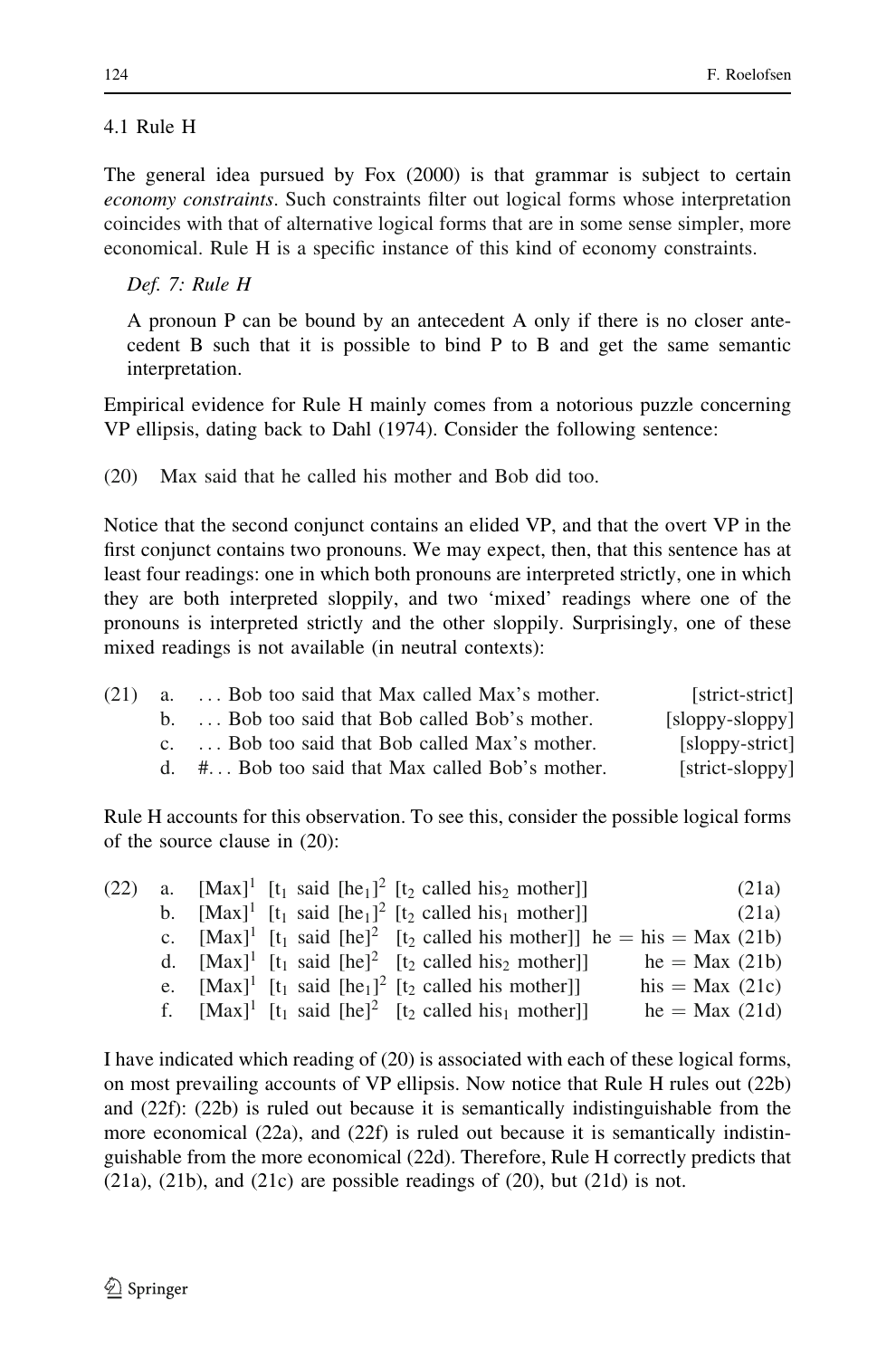Buïring (2005b) observes that one of the main reasons for Heim to impose a syntactic constraint on codetermination, rather than binding, was that Reinhart's original account could not deal with Condition B effects on anaphoric relations other than binding and coreference. For instance, Reinhart's account failed to rule out cobinding in (23):

(23) Every man said that he voted for him.

Buïring observes that once Fox's Rule H is adopted, cobinding is ruled out in (23). He notes that (24), which exhibits cobinding, is semantically indistinguishable from (25), where binding is established locally.

(24) [Every man]<sup>1</sup> [t<sub>1</sub> said that [he<sub>1</sub>]<sup>2</sup> [t<sub>2</sub> voted for him<sub>1</sub>]]

(25) [Every man]<sup>1</sup> [t<sub>1</sub> said that [he<sub>1</sub>]<sup>2</sup> [t<sub>2</sub> voted for him<sub>2</sub>]]

Thus, Büring argues, the complications proposed by Heim become superfluous. He proposes to return to the simple formulation of Condition B (as in Def. 1) and to adopt Reinhart's original Coreference Rule alongside Fox's Rule H. Finally, he observes that the latter two constraints can actually be collapsed into one:

Def. 8: Have Local Binding! (HLB)

For any two determiner phrases A and B, if A is in a position to bind B (i.e. if it c-commands B and B is not bound in A's c-command domain already), then A must bind B, unless that changes the interpretation.

The reader is invited to check that this constraint does indeed provide a general account of Condition B effects, in particular for those cases in which coreference and other kinds of codetermination are exceptionally permitted.

It must be noted, however, that it is not quite clear what should be regarded as the general idea behind HLB. Reinhart's Coreference Rule and Fox's Rule H were both derived from general ideas about the workings of grammar and the behavior of speakers in discourse. However, these ideas seem to be quite independent, and it is not easy to see how they could be unified. Thus, even though HLB embodies an elegant unification of the Coreference Rule and Rule H at the definitional level, it is not clear whether this unification can also be carried through at the conceptual level.

Moreover, and perhaps more importantly, HLB is not compatible with minimal assumptions about VP ellipsis. That is, in combination with most prevailing theories of VP ellipsis, HLB yields wrong predictions both for cases like (16)—which were already seen to be problematic for Reinhart's account—and for the more intricate pattern found in Dahl's puzzle. To see this, first consider (16), repeated here as (26):

(26) Max called his mother and Bob did too.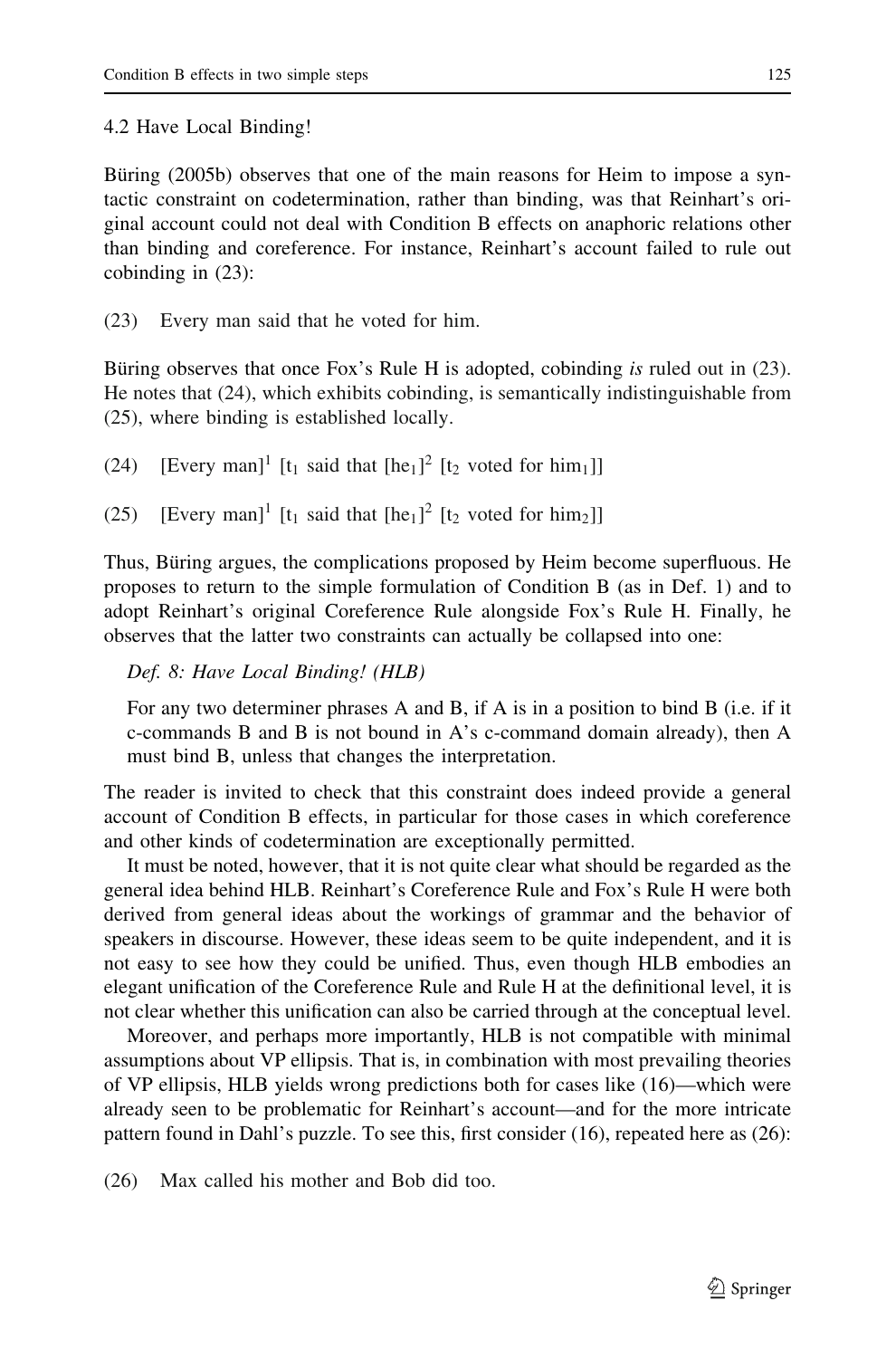HLB predicts that coreference is impossible in the source clause. Thus, on most accounts of VP ellipsis, HLB wrongly predicts that the target clause does not have a strict reading. As for Dahl's puzzle, HLB allows (22a) but rules out all the other LFs in (22). This means that, again, on most accounts of VP ellipsis, HLB wrongly predicts that  $(21a)$  is the only possible reading of  $(20)$ . So Büring is forced to make very specific assumptions about VP ellipsis. He adopts a proposal originally due to Fox  $(2000)^{10}$ 

Def. 9: DP Parallelism

Corresponding determiner phrases in the antecedent and elided VPs must either:

- (i) have the same referential value, or
- (ii) be bound in parallel in their respective conjuncts.

Def. 10: Referential Value

The referential value of a determiner phrase A is:

- (i) the individual to which A refers, or
- (ii) the referential value of the DP that binds A.

Neither Fox nor Büring says explicitly what it means for two determiner phrases to be 'bound in parallel'. Nevertheless, we could ask whether the generalization that DP Parallelism seems to embody is empirically correct. I think that it is too strong, and arguably also too weak. That it is too strong is illustrated by a well-known example from Rooth (1992):

(27) First John told Mary that I was bad-mouthing her. Then Sue heard I was.

DP Parallelism erroneously rules out the sloppy reading of (27), which says that Sue heard that I was bad-mouthing Sue. This is because such a sloppy reading would involve 'non-parallel' binding of the pronouns in the elided VP and its antecedent. Rooth's account of examples like (27) essentially amounts to requiring that the elided VP is contained in a constituent that 'contrasts appropriately' with another constituent in the surrounding discourse, where 'appropriate contrast' is formalized in terms of focus values. Many subsequent theories of VP ellipsis have adopted or refined Rooth's proposal (cf. Heim 1997; Tomioka 1997; Fox 1999; Merchant 2001; Hardt 2008). All such theories are compatible with Heim's ECR, but not with HLB.

It can also be argued that DP Parallelism is too weak (although such arguments could always be countered by pointing out that there may be constraints on VP ellipsis besides DP Parallelism that rule out the relevant readings). One problematic kind of example is the following:

(28) Yesterday, only Bob called his mother. Today, only Max did.

<sup>&</sup>lt;sup>10</sup> The present formulation of DP Parallelism is taken from Büring (2005a, p. 132). A slightly different formulation is given by Büring (2005b, p. 267). I assume that the two formulations are intended to be equivalent.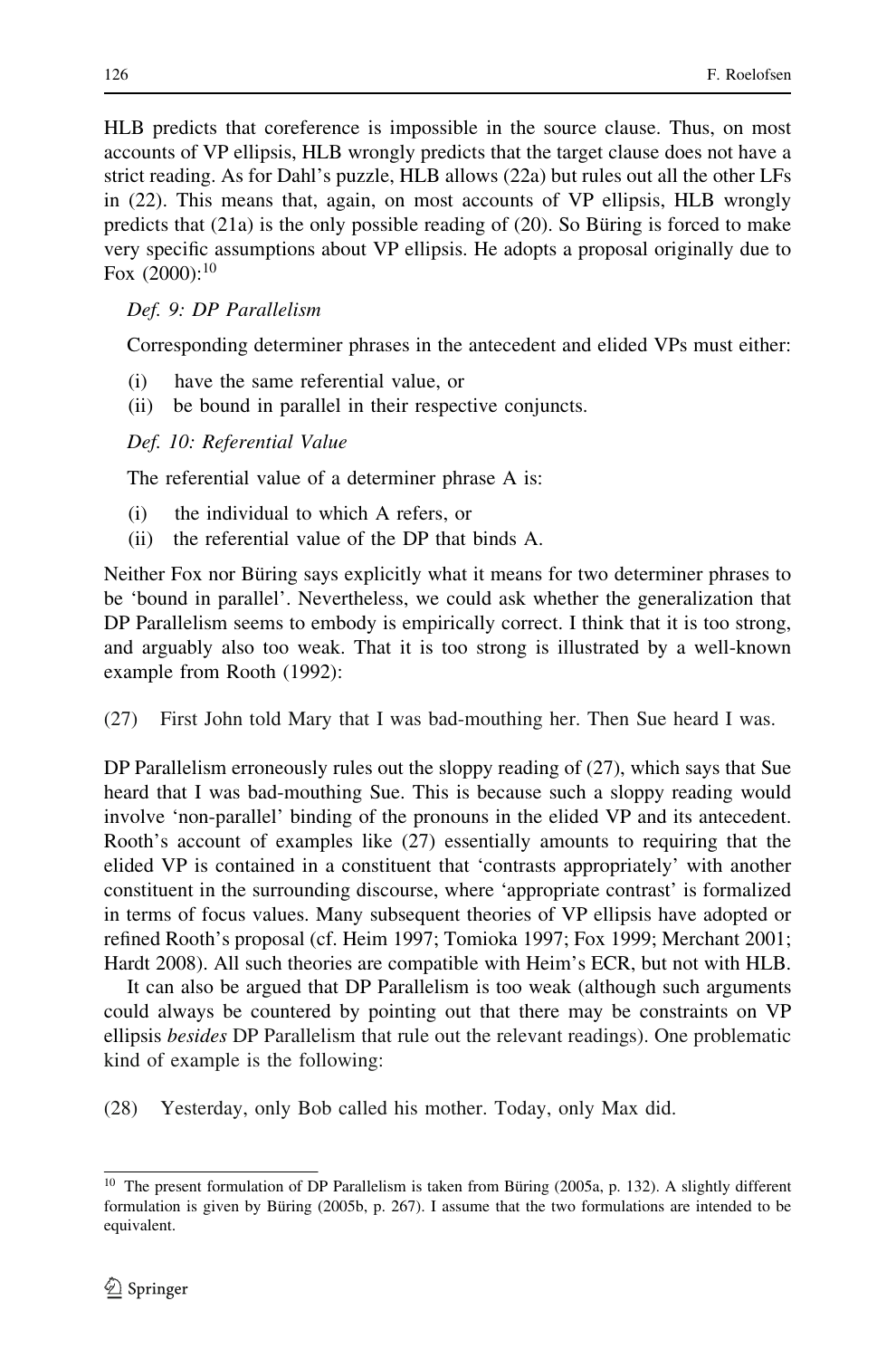DP Parallelism predicts that there is a reading of (28) which says that yesterday, Bob was the only one with the property  $[\lambda x \cdot x]$  called x's mother, while today, Max was the only one with the property  $[\lambda x \cdot x]$  called Bob's mother. This reading is not attested.

Other cases in which DP Parallelism is too weak are certain instances of cascaded ellipsis. Consider, for instance:

(29) Bob called his mother, and Max did too. But Tom didn't.

DP Parallelism wrongly predicts that (29) has a so-called *mixed reading* which can be paraphrased as follows:

(30) Bob called Bob's mother, and Max called Max's mother. But Tom didn't call Max's mother.

It must immediately be noted that there are also certain instances of cascaded ellipsis where mixed readings are available, an observation going back at least to Schiebe (1973) and Dahl (1973). Fox (2000, p. 117) presents the following example (explicitly in support of DP Parallelism):

(31) Smithers thinks that his job sucks, and Homer does, too. But Marge doesn't.

Notice that (31) is structurally analogous to (29). However, (31) does have a mixed reading, at least for people who recognize that it is about a popular American sitcom, in which Marge is Homer's wife and does not have a job of her own. The availability of such a mixed reading is predicted by DP Parallelism, and not by most other theories of VP ellipsis, at least not without additional stipulations. However, I think it goes too far to say that this really is an argument in favor of DP Parallelism, and against most other theories of VP ellipsis. DP Parallelism has trouble with cases like (29), while other theories struggle with cases like (31). To the best of my knowledge, none of the available theories provides a completely satisfactory account of cascaded ellipsis. My hunch is that mixed readings arise in cases like (31) because such constructions somehow license inference in the interpretation of the elided VP. It is well known that the interpretation of elided VPs must involve inference in certain cases (cf. Webber 1978; Hardt 1993; Sag 2006). Unfortunately, not much is known about the exact circumstances under which inference is licensed (although see Hardt 2005 for a proposal). I will leave this issue open here, but must conclude that cascaded ellipsis does not in general provide evidence for DP Parallelism.

Thus, HLB requires a very specific account of VP ellipsis, which—at least in its present formulation—seems problematic. Notice that HLB essentially inherits this problem from Reinhart's Coreference Rule. I think that the persistence of this problem was in fact the main reason for Reinhart herself to eventually depart from her 1983 theory and develop a new account in the mid-1990s.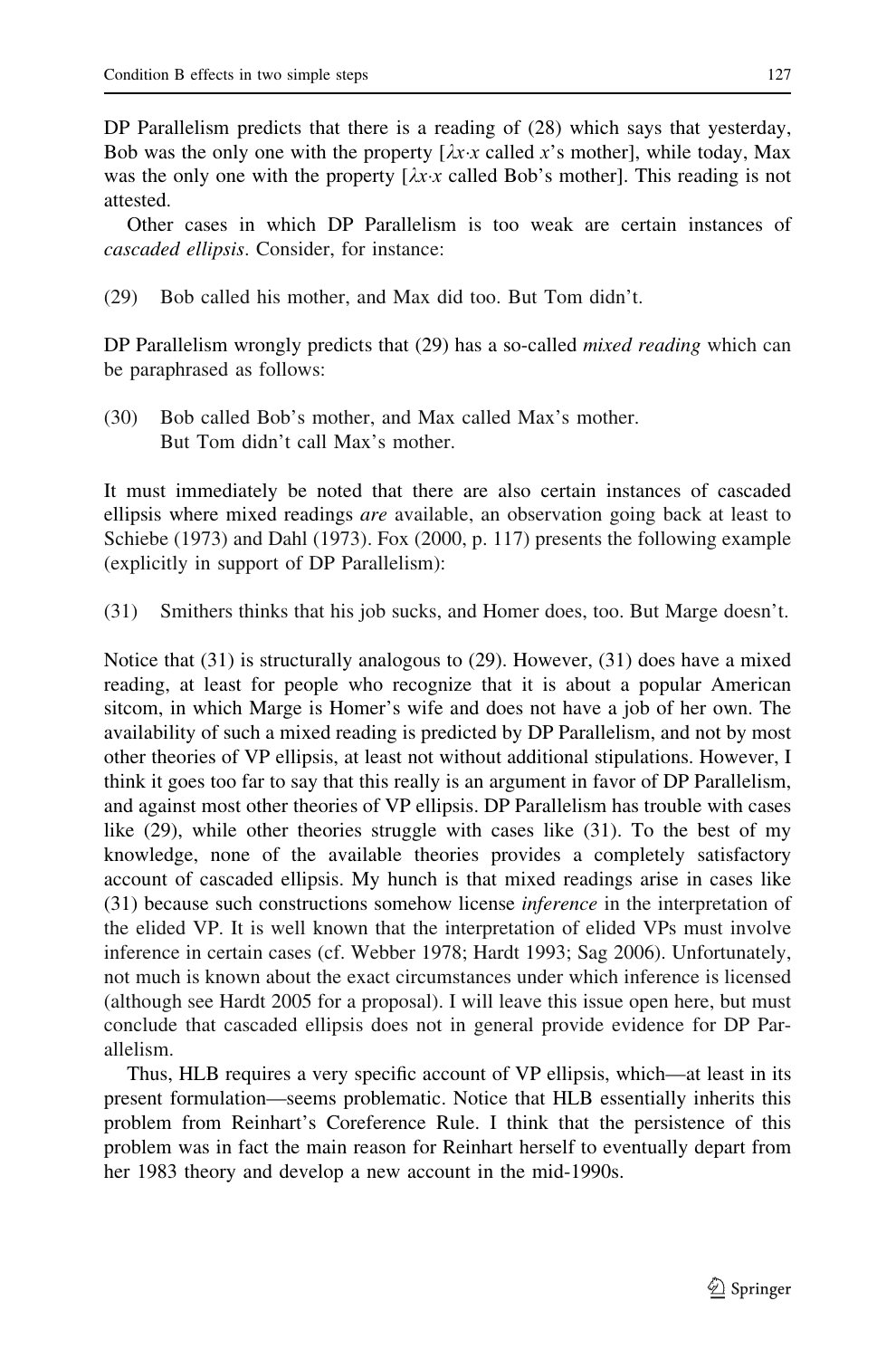#### 5 Reinhart's Interface Rule

Reinhart's original approach was based on two assumptions. First, binding is encoded in syntactic structure, while coreference is not; and second, speakers generally try to avoid risks of being misinterpreted. Reinhart argued that it follows from these two assumptions that speakers generally prefer to use bound pronouns, which explicitly encode the intended anaphoric relations, rather than referential pronouns, which may well not be resolved as intended.

In her later work, Reinhart concludes that these assumptions eventually yield the wrong predictions and should be reconsidered. More specifically, she proposes to leave the first assumption intact (binding is encoded in syntactic structure, coreference is not) but to replace the second assumption, which is about *speakers*, with an alternative assumption about *hearers*. The general idea she pursues in Reinhart (2006) is that hearers minimize interpretive options. In the specific case of anaphora, this means that if a certain interpretation is ruled out by grammatical restrictions on binding, then a hearer will recognize that this interpretation was not intended, even if it could in principle be derived via other anaphoric mechanisms. In other words, interpretations which are ruled out by restrictions on binding cannot be sneaked in via other anaphoric mechanisms. Reinhart points out that the existence of such an interpretive restriction would be extremely useful. For communication to proceed efficiently, it is crucial for a hearer to keep interpretive options to a minimum at all times.

Reinhart, (2006) formalizes this idea in terms of a notion she calls covaluation.

#### Def. 11: Covaluation

Let C be a context, let LF be a logical form, and let A and B be two DPs in LF. Then A and B are covalued in LF/C iff

- (i) A does not bind B and B does not bind A in LF, and
- (ii) A and B are cobound in LF or A and B corefer in C.

Notice that covaluation is essentially a generic term for coreference and cobinding. As such, it is more general than coreference alone, but less general than Heim's notion of codetermination, which covered other kinds of anaphora as well. Reinhart proposes the following constraint on covaluation:

Def. 12: Interface Rule

A logical form LF is ruled out if one of its binding alternatives  $LF'$  is such that

- a. LF and  $LF'$  are semantically indistinguishable, and
- b. The transition from  $LF$  to  $LF'$  is illicit, because
	- (i) LF' is ruled out by restrictions on binding (Condition B), or
	- (ii) The existing binding relations in LF are not preserved in LF', or
	- (iii)  $LF'$  is ruled out by another application of the Interface Rule.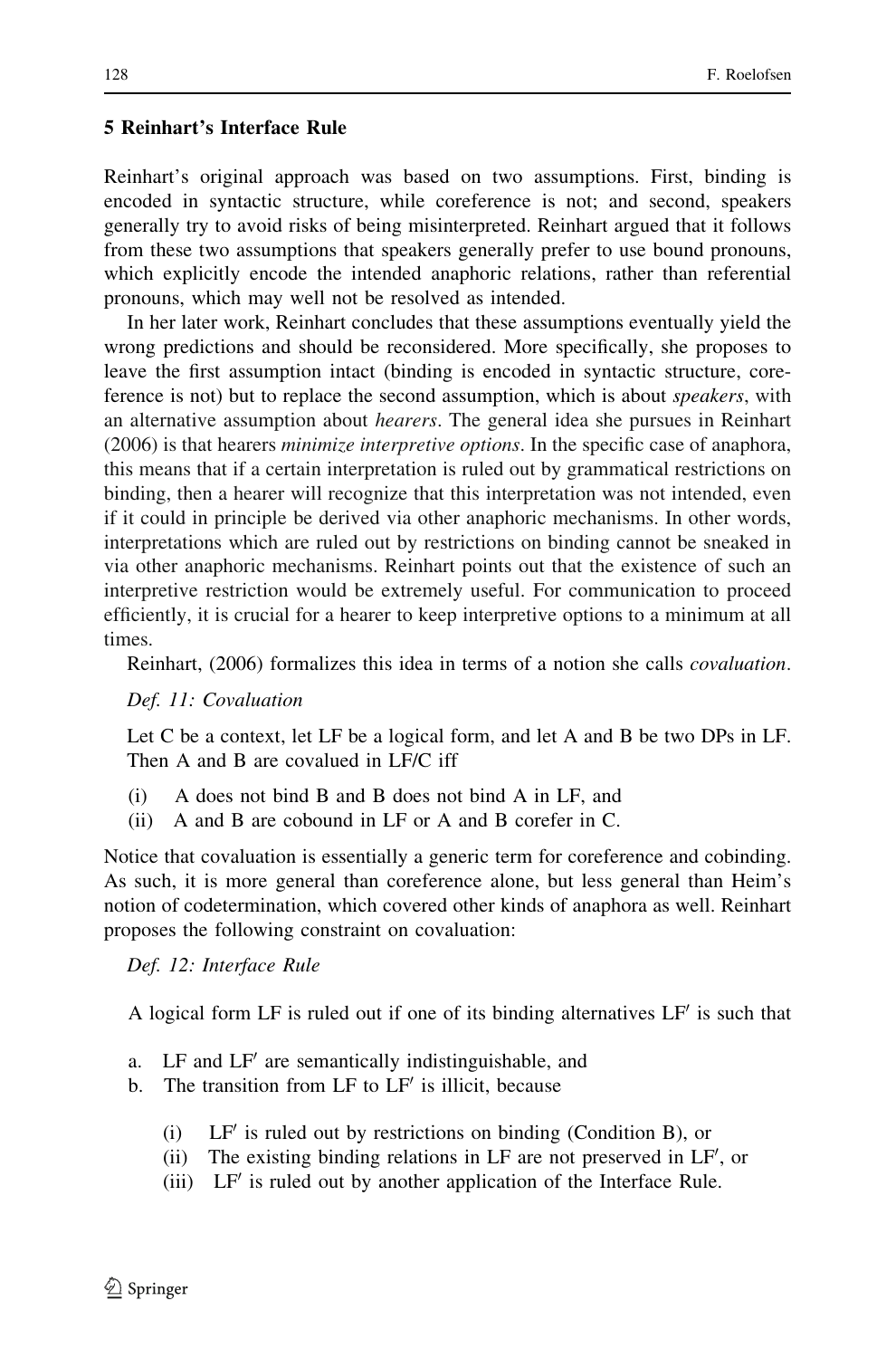The notion of a *binding alternative* has to be revised slightly. The only difference between Def. 13 below and the earlier Def. 3 is that in Def. 13 A and B are supposed to be covalued, while in Def. 3 A and B were supposed to corefer.

Def. 13: Binding Alternatives

Let C be a context, let LF be a logical form, and let A and B be two determiner phrases such that A c-commands B in LF and such that A and B are covalued in LF/ C. Then the structure obtained from LF by

- (i) quantifier raising A in case it has not been raised yet
- (ii) replacing B with a pronoun or trace bound by A

is called a binding alternative of LF.

Let us see whether the Interface Rule accounts for the relevant data. Let us first consider (12), repeated here as (32), which exhibits a standard Condition B effect on coreference. The Interface Rule correctly rules out (32a) because it is semantically indistinguishable from its binding alternative in (32b), and (32b) violates Condition B.

(32) Max voted for him.

 $[Max]$ <sup>1</sup> [t<sub>1</sub> voted for him] him = Max b.  $\left[\text{Max}\right]^{1}$   $\left[t_{1}\right]$  voted for him<sub>1</sub>]

Now, let us see whether the Interface Rule can deal with Condition B environments in which coreference is exceptionally permitted. Consider (13), repeated here as (33):

(33) Only Max himself voted for him. a. [only]  $\left[\text{Max himself}\right]^{1}$  [t<sub>1</sub> voted for him]] him = Max himself b. [only]  $[[Max \times 1]$  [t<sub>1</sub> voted for him<sub>1</sub>]]

The Interface Rule does not rule out coreference here, because (33a) is not semantically indistinguishable from its binding alternative in (33b). Intuitively speaking, coreference is not sneaking in an interpretation that is ruled out by restrictions on binding, but rather gives rise to an interpretation that is different from what would be obtained from binding. Evans' examples are dealt with in a similar way. So the Interface Rule accounts for standard Condition B effects on coreference, and also for the cases in which coreference is exceptionally allowed.

The issues that the Coreference Rule was facing and which were addressed by Heim's Exceptional Codetermination Rule are also satisfactorily dealt with by the Interface Rule. In particular, the Interface Rule does not only account for cases of illicit coreference, but also for cases of illicit cobinding, and it allows strict identity readings in VP ellipsis. First consider a case of illicit cobinding:

(34) Every man said that he voted for him.

- a. [Every man]<sup>1</sup> [t<sub>1</sub> said that [he<sub>1</sub>]<sup>2</sup> [t<sub>2</sub> voted for him<sub>1</sub>]]
- b. [Every man]<sup>1</sup> [t<sub>1</sub> said that [he<sub>1</sub>]<sup>2</sup> [t<sub>2</sub> voted for him<sub>2</sub>]]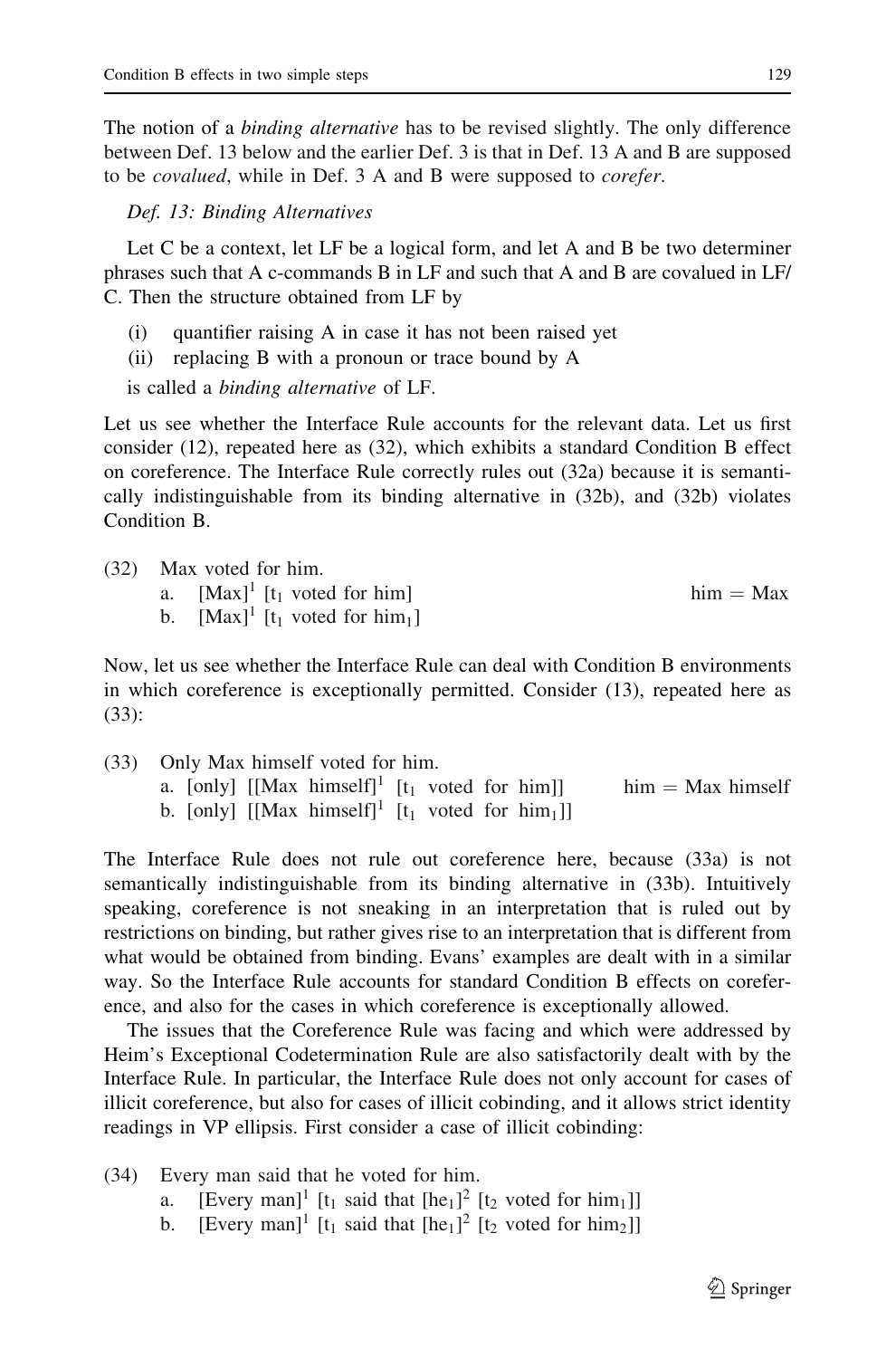The logical form in (34a), in which  $[he_1]$  and  $[him_1]$  are cobound, should be ruled out. The Interface Rule accounts for this: (34a) is ruled out because it is semantically indistinguishable from its binding alternative (34b), and (34b) violates Condition B.

Next, consider the simple case of VP ellipsis in (16), repeated here as (35):

(35) Max called his mother and Bob did too.

The Coreference Rule prohibited coreference in the source clause and thus ruled out the strict reading. The Interface Rule, on the other hand, does not rule out coreference in the source clause (coreference is only ruled out if binding is, too, and binding is certainly possible here) and thus correctly admits the strict reading of (35).

Finally, Reinhart claims that the Interface Rule also accounts for Dahl's puzzle. To see whether this is indeed the case, let me briefly resume the puzzle:

(20) Max said that he called his mother. Bob did too.

| (21) | $c_{\cdot}$<br>$d_{\rm{m}}$ | a Bob too said that Bob called Bob's mother.<br>b.  Bob too said that Max called Max's mother.<br>Bob too said that Bob called Max's mother.<br>#Bob too said that Max called Bob's mother. |       |
|------|-----------------------------|---------------------------------------------------------------------------------------------------------------------------------------------------------------------------------------------|-------|
| (22) |                             | a. $[Max]$ <sup>1</sup> [t <sub>1</sub> said [he <sub>1</sub> ] <sup>2</sup> [t <sub>2</sub> called his <sub>2</sub> mother]]                                                               | (21a) |
|      |                             | b. $\left[\text{Max}\right]^{1}$ $\left[t_1 \text{ said } \left[\text{he}_1\right]^{2} \left[t_2 \text{ called } \text{his}_1 \text{ mother}\right]\right]$                                 | (21a) |
|      | $c_{\cdot}$                 | $[Max]$ <sup>1</sup> [t <sub>1</sub> said [he] <sup>2</sup> [t <sub>2</sub> called his mother]] he = his = Max                                                                              | (21b) |
|      |                             | d. $\left[\text{Max}\right]^{1}$ $\left[t_{1} \text{ said } \left[\text{he}\right]^{2} \left[t_{2} \text{ called his}_{2} \text{ mother}\right]\right]$<br>$he = Max$                       | (21b) |
|      |                             | e. $\left[\text{Max}\right]^{1}$ $\left[t_1 \text{ said } \left[\text{he}_1\right]^{2} \left[t_2 \text{ called his mother}\right]\right]$<br>$his = Max$                                    | (21c) |
|      |                             | f. $[Max]$ <sup>1</sup> [t <sub>1</sub> said [he] <sup>2</sup> [t <sub>2</sub> called his <sub>1</sub> mother]]<br>$he = Max$                                                               | (21d) |

The Interface Rule is supposed to do two things: first, it is supposed to rule out (22f) as a logical form of the source clause, and thus (21d) as a possible reading of the target clause. Second, it is supposed to allow enough logical forms of the source clause to derive each of the legitimate readings of the target clause. In particular, it should not rule out both (22a) and (22b), or both (22c) and (22d), or (22e).

Let us see whether this is indeed established. First consider (22f). This LF is indeed ruled out. To see this, we have to consider the binding alternative of (22f), which is (22b). First observe that (22f) and (22b) are semantically indistinguishable. Next, observe that (22b) is ruled out by another application of the Interface Rule: (22b) is semantically indistinguishable from its binding alternative, (22a), and (22a) does not leave the existing binding relations in (22b) intact: [his] is no longer bound by [Max] in (22a). So (22b) is ruled out by the Interface Rule, and this means that (22f) itself is prohibited as well.

So far so good. The problem is that the Interface Rule also rules out (22e), by exactly the same line of reasoning: (22e)'s binding alternative is (22b), just like that of (22f). (22e) and (22b) are semantically indistinguishable, and we have already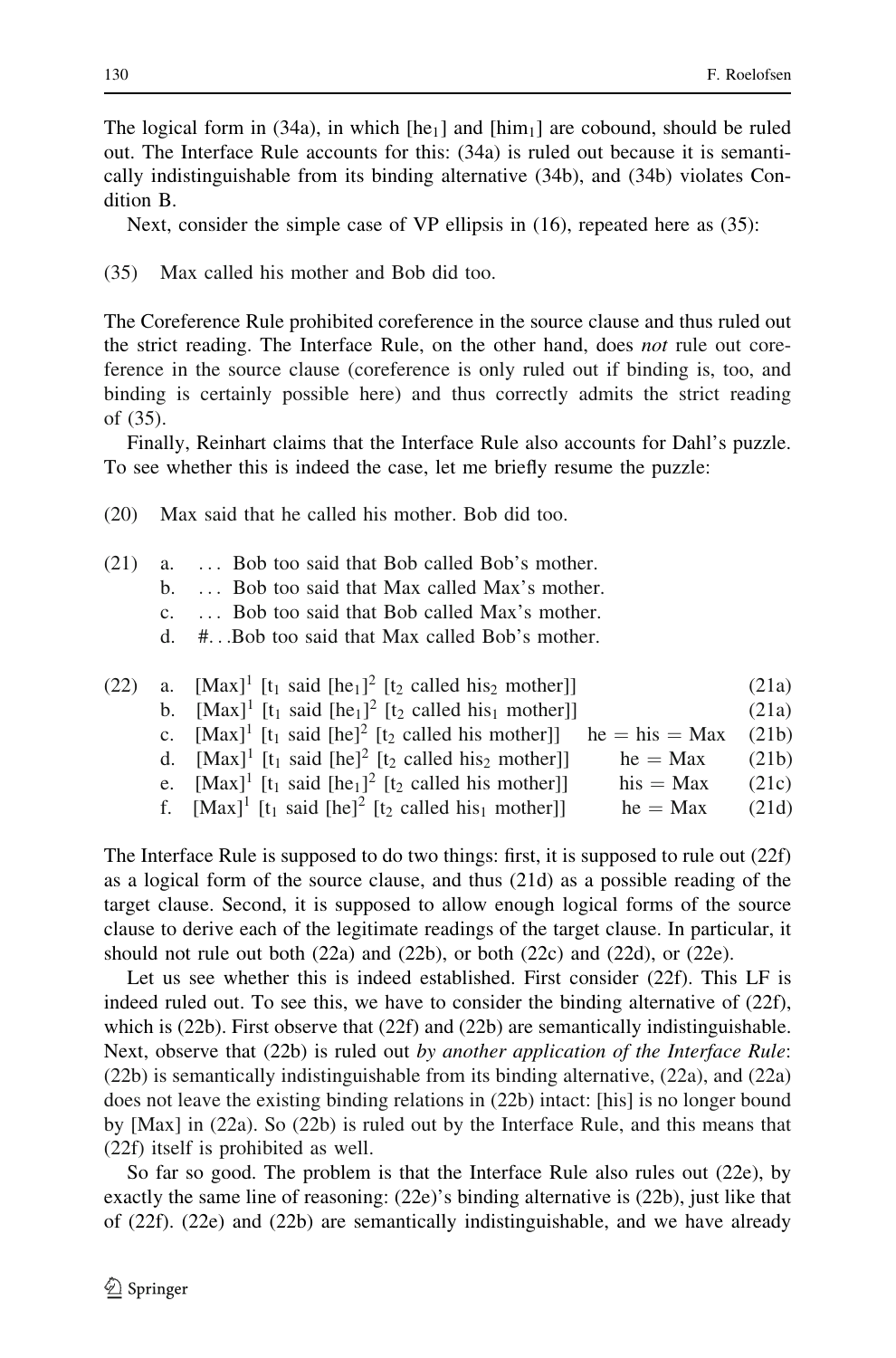seen that (22b) is ruled out by the Interface Rule. Thus, (22e) is ruled out as well. As a consequence, (21c) is wrongly excluded as a possible reading of the target clause.

Thus, the Interface Rule does not account for Dahl's puzzle. Note that it is not just too weak in this respect. If this were the case, we could simply adopt an independent account of Dahl's puzzle, such as Fox's Rule H, to complement the Interface Rule. The problem is more serious, though. The Interface Rule is too strong. It rules out one of the readings of Dahl's sentence that is actually attested.

Apart from this empirical problem, there are two other aspects of Reinhart's theory that call for further attention. First, there is a striking discrepancy between (the simplicity of) the intuition behind the Interface Rule and (the complexity of) its actual formulation. Recall the basic intuition: interpretations which are ruled out by restrictions on binding cannot be sneaked in via other anaphoric mechanisms. We should expect, then, that the formal statement of the rule should say something like: a logical form LF is ruled out if it is semantically indistinguishable from one of its binding alternatives LF', and LF' is ruled out by constraints on binding. The actual formulation of the Interface Rule is much more complicated. In particular, it additionally requires that the existing binding relations in LF are preserved in  $LF<sup>7</sup>$ and that  $LF'$  is not ruled out by recursive applications of the Interface Rule.

The second issue that needs further attention is that the Interface Rule is not only undesirably complex in its formulation, but also in its workings. The analysis of a sentence like (36) illustrates this:

(36) Max said that he voted for him.

First note that a simpler example, like *Max voted for him*, is straightforwardly accounted for: Condition B prohibits binding and (as a consequence) the Interface Rule prohibits covaluation. We would like the Interface Rule to deal with the more complex example in (36) in a similar way. But this turns out not to be the case. To see this, consider the logical form in (37).

(37)  $[Max]^1$  [t<sub>1</sub> said that he voted for him<sub>1</sub>] he = Max

The reading represented by (37) is not an available reading for (36), so the LF should be ruled out. To see if it is, we should consider its binding alternative:

(38)  $[Max]^1$  [t<sub>1</sub> said that he<sub>1</sub> voted for him<sub>1</sub>]

Is the transition from (37) to (38) illicit? Only if (38) is ruled out by another application of the Interface Rule. To see if it is, we must consider the binding alternative of (38):

(39) [Max]<sup>1</sup> [t<sub>1</sub> said that [he<sub>1</sub>]<sup>2</sup> [t<sub>2</sub> voted for him<sub>2</sub>]]

The fact that [he] binds [him] in (39) is in conflict with Condition B. Now we can start to calculate backwards to the original LF: (39) is ruled out by Condition B; therefore, the Interface Rule rules out (38); and therefore, another application of the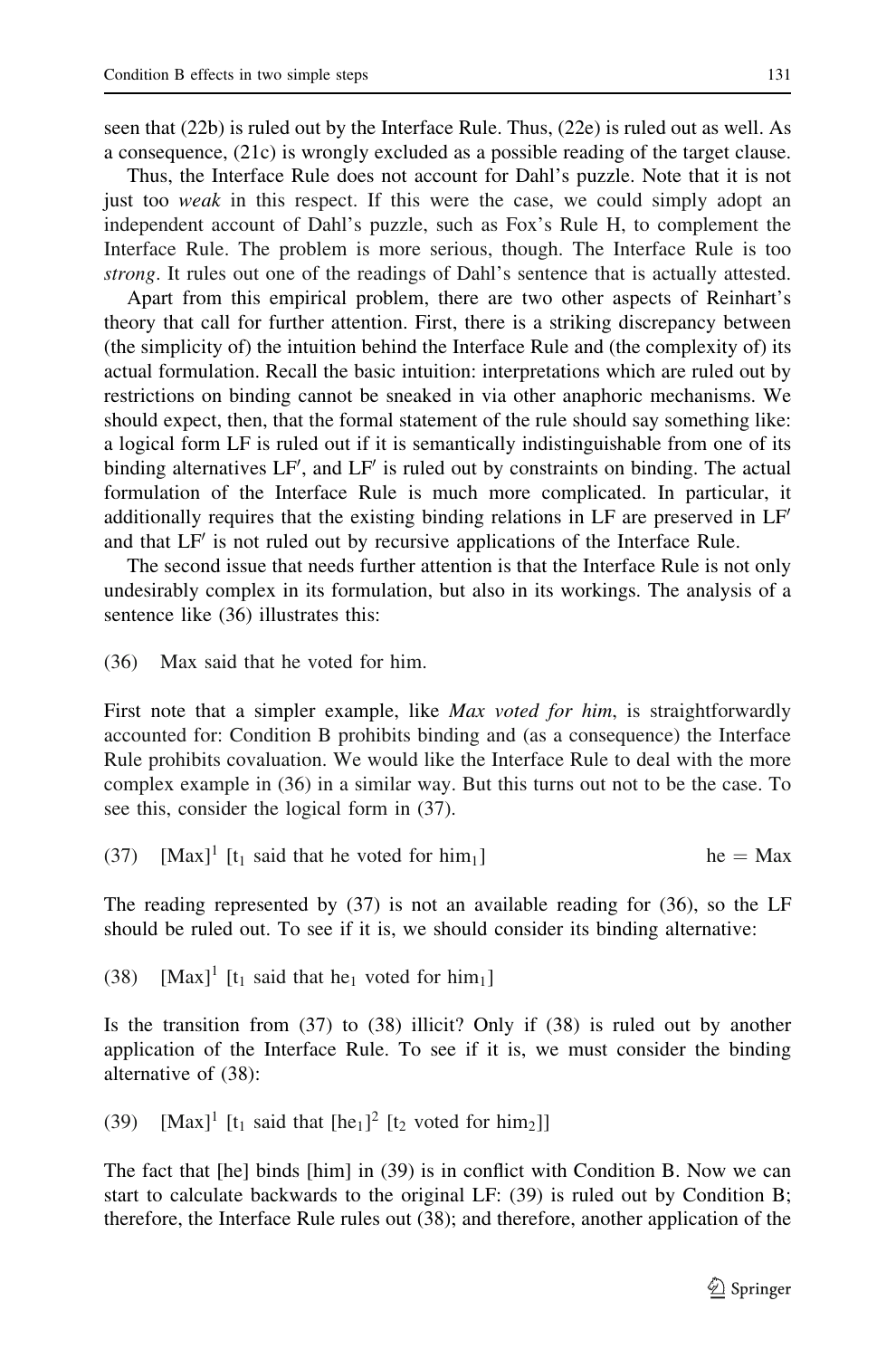Interface Rule rules out (37). So the Interface Rule does account for the illegitimacy of (37), but in a roundabout way. And more complex examples can easily be constructed of course.

In conclusion, Reinhart's Interface Rule successfully accounts for Condition B effects. Moreover, it allows for strict readings in VP ellipsis. But it does not account for Dahl's puzzle, its actual formulation is more complex than its underlying intuition, and its workings are (sometimes) undesirably complicated.

#### 6 Rule S

Now we come to the positive contribution of the present paper. I will propose an interface rule that is simpler than the one proposed by Reinhart, but still reflects the underlying intuition. The rule will be referred to as *Rule S*; it literally prohibits sneaking in interpretations that are ruled out by restrictions on binding. We will see that Rule S compares favorably to all proposals considered so far.

Recall, again, the basic intuition underlying Reinhart's Interface Rule:

Interpretations which are ruled out by restrictions on binding cannot be sneaked in via other anaphoric mechanisms.

Let me first consider, and slightly revise, Reinhart's formal rendering of *other* anaphoric mechanisms. Reinhart assumes that these mechanisms are all instances of covaluation (cobinding and coreference). But the notion of covaluation does not cover all the relevant instances of anaphoric relatedness. In particular, it does not cover the *indirect* instances of anaphoric relatedness *via third parties*, so to speak. We have just seen in Sect. 5 that it took various recursive applications of the Interface Rule to rule out logical forms like (40) below, whereas (41) was ruled out in one simple step.

| (40) $\left[\text{Max}\right]^{1}$ $\left[t_{1} \text{ said that he voted for him}_{1}\right]$ | $he = Max$  |
|------------------------------------------------------------------------------------------------|-------------|
| $(41)$ [Max voted for him]                                                                     | $him = Max$ |

Essentially, this is because the indirect way in which [he] and [him] are anaphorically related in (40) does not count as covaluation. The complication can easily be avoided by adopting Heim's notion of *codetermination* instead of Reinhart's notion of covaluation. The definition is repeated here for convenience.

Def. 14: Codetermination

Let C be a context, let LF be a logical form, and let A and B be two DPs in LF. We say that A and B are codetermined in LF/C iff

- (i) A binds B in LF, or
- (ii) A and B corefer in C, or
- (iii) There is a third DP which is codetermined with A and B in LF/C.

Next, I propose the following simplified interface rule: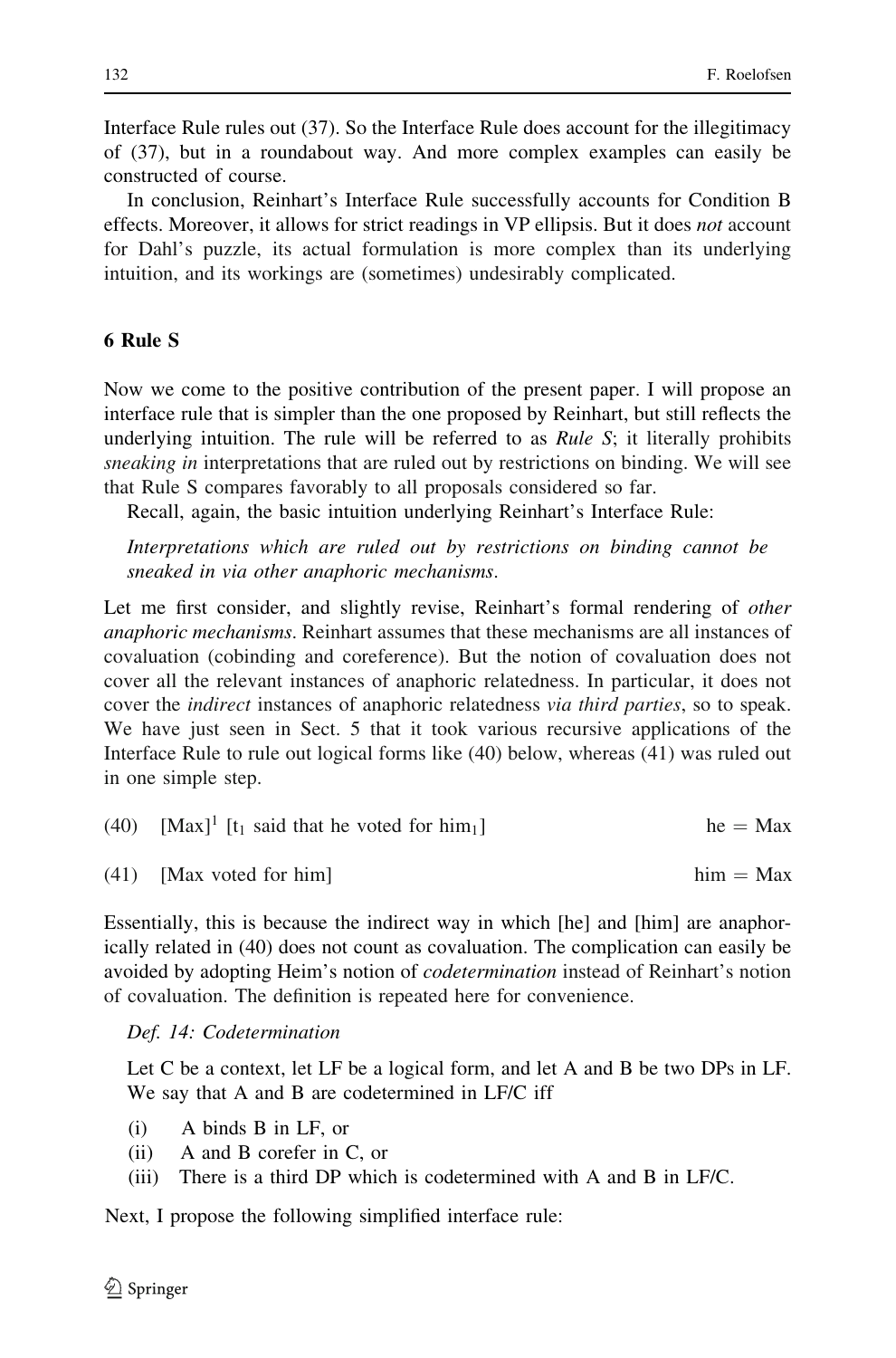#### Def. 15: Rule S (preliminary version)

A logical form is illicit if it is semantically indistinguishable from one of its binding alternatives  $LF'$ , and  $LF'$  is ruled out by constraints on binding (Condition B).

The notion of a *binding alternative* has to be slightly revised again. The only difference between Def. 16 and Def. 13 (Sect. 5) is that in the former A and B are supposed to be *codetermined*, while in the latter A and B were supposed to covalued.

#### Def. 16: Binding Alternatives

Let C be a context, let LF be a logical form, and let A and B be two determiner phrases such that A c-commands B in LF, A and B are codetermined in LF/C, but A does not bind B in LF. Then the structure obtained from LF by

- (i) quantifier raising A in case it has not been raised yet, and
- (ii) replacing B with a pronoun or trace bound by A.

is called a binding alternative of LF.

Notice that Rule S is in correspondence with Reinhart's original intuition. Also, the workings of Rule S are as straightforward as we would like them to be. In particular, (40) is now dealt with just like (41): codetermination is ruled out in one simple step.

Rule S is weaker than the Interface Rule. In particular, it allows too *many* (instead of too few) readings of the target clause in Dahl's puzzle. In fact, Rule S does not rule out *any* of the possible logical forms of the source clause of Dahl's sentence, because none of their respective binding alternatives violates Condition B.

Thus, Rule S accounts just for Condition B effects, and Dahl's puzzle must be accounted for in some other way, for instance by Fox's Rule  $H<sup>11,12</sup>$ . The crucial point, however, is that the excessive strength of Reinhart's Interface Rule has been tempered.

<sup>&</sup>lt;sup>11</sup> Alternative accounts of Dahl's puzzle have been proposed by Kehler (1993), Fiengo and May (1994), Sem (1994), Schlenker (2005), Jäger (2005), Hardt (2008), and Kehler and Büring (2008), possibly among others. In Roelofsen (2008b), I discuss a slight variant of Dahl's example that is problematic for most, if not all, of these analyses, and propose a modification of Rule H. In Roelofsen (2008a), I discuss yet another possible approach. In any case, most of these accounts are directly compatible with Rule S (in some cases, this is not immediately clear, as the underlying assumptions about the nature of pronominal anaphora and the syntax-semantics interface are rather different from the ones adopted here).

<sup>&</sup>lt;sup>12</sup> Reuland (2008, p. 16) explicitly argues that Condition B effects and Dahl's puzzle should be accounted for by two distinct mechanisms, because Condition B effects are ''categorical, and hard or impossible to obviate,'' while ''the local binding requirement expressed by Rule H and its alternatives is quite sensitive to plausibility considerations.'' To the extent that this empirical difference is real, it supports the present proposal.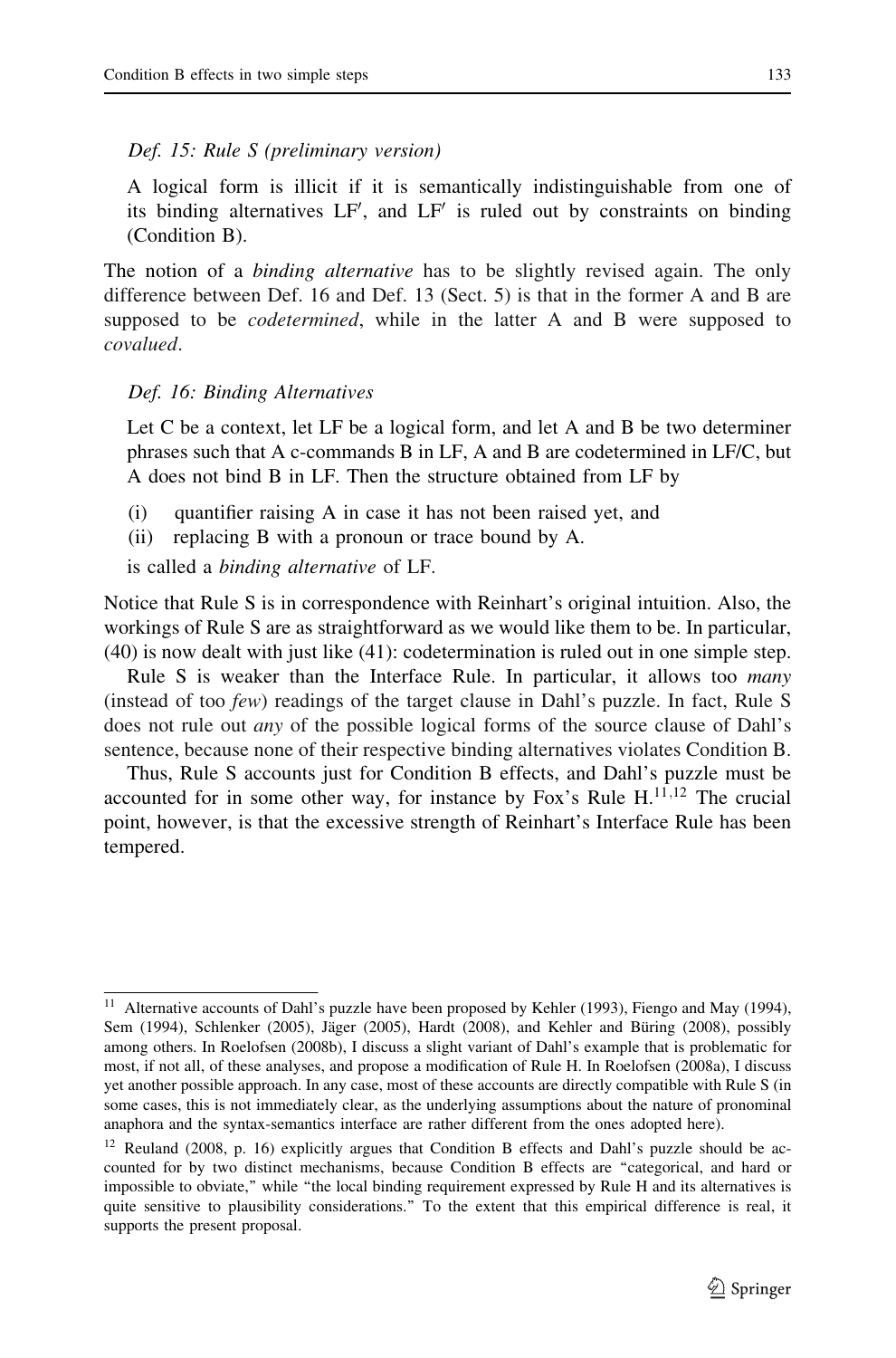## 6.1 Further simplification

There is one aspect of Rule S (and of the other constraints discussed so far) that has perhaps not been paid sufficient attention to. Namely, strictly speaking, Rule S does not apply to plain logical forms. Rather, it applies to what we may call 'extended logical forms', which include a specification of how the referential pronouns occurring in the logical form are supposed to be resolved. Having drawn attention to this subtlety, we may content ourselves with the present formulation of Rule S. However, there is a simpler way to state the constraint, which avoids the issue altogether.

## Def. 17: Rule S (final version)

Any interpretation of a given clause X that could be obtained via a logical form of X that violates Condition B (or other syntactic constraints on binding) is illicit.

In this formulation, Rule S directly rules out interpretations rather than 'extended logical forms'. Instead of checking the binding alternatives of each extended logical form that involves some form of codetermination, it directly filters out any interpretation that could be obtained via a logical form that violates constraints on binding. Thus, there is no comparison of extended logical forms. Rather—and this brings us perhaps even closer to Reinhart's original intuition—once an interpretation is filtered out by syntactic constraints on binding, it is also prevented from being established via other interpretive strategies.

## 6.2 Rule S and Heim's ECR

It turns out that Rule S, in combination with the standard version of Condition B, is empirically equivalent to Heim's ECR together with her own, stronger version of Condition B. The standard version of Condition B is only concerned with binding: it rules out logical forms in which a pronoun is bound by one of its coarguments. Rule S, then, extends this restriction to codetermination: it rules out logical forms in which a pronoun is codetermined with one of its coarguments, *except* when such logical forms are semantically distinguishable from their binding alternatives. In Heim's system, the division of labor between Condition B and the ECR is just a little bit different. Heim's version of Condition B is directly concerned with codetermination: it rules out any logical form in which a pronoun is codetermined with one of its coarguments. The ECR, then, takes care of the exceptions to this rule: it says that a logical form in which a pronoun is codetermined with (but not bound by) one of its coarguments is exceptionally allowed if it is semantically distinguishable from its binding alternative. Thus, both systems make exactly the same predictions. The fact that they were arrived at via different routes could be considered a positive sign in itself.

The main advantage of Rule S over the ECR is that it allows us to stick to the light version of Condition B, which is only concerned with binding. This means that we are not committed to the assumption that all forms of codetermination are syntactically encoded.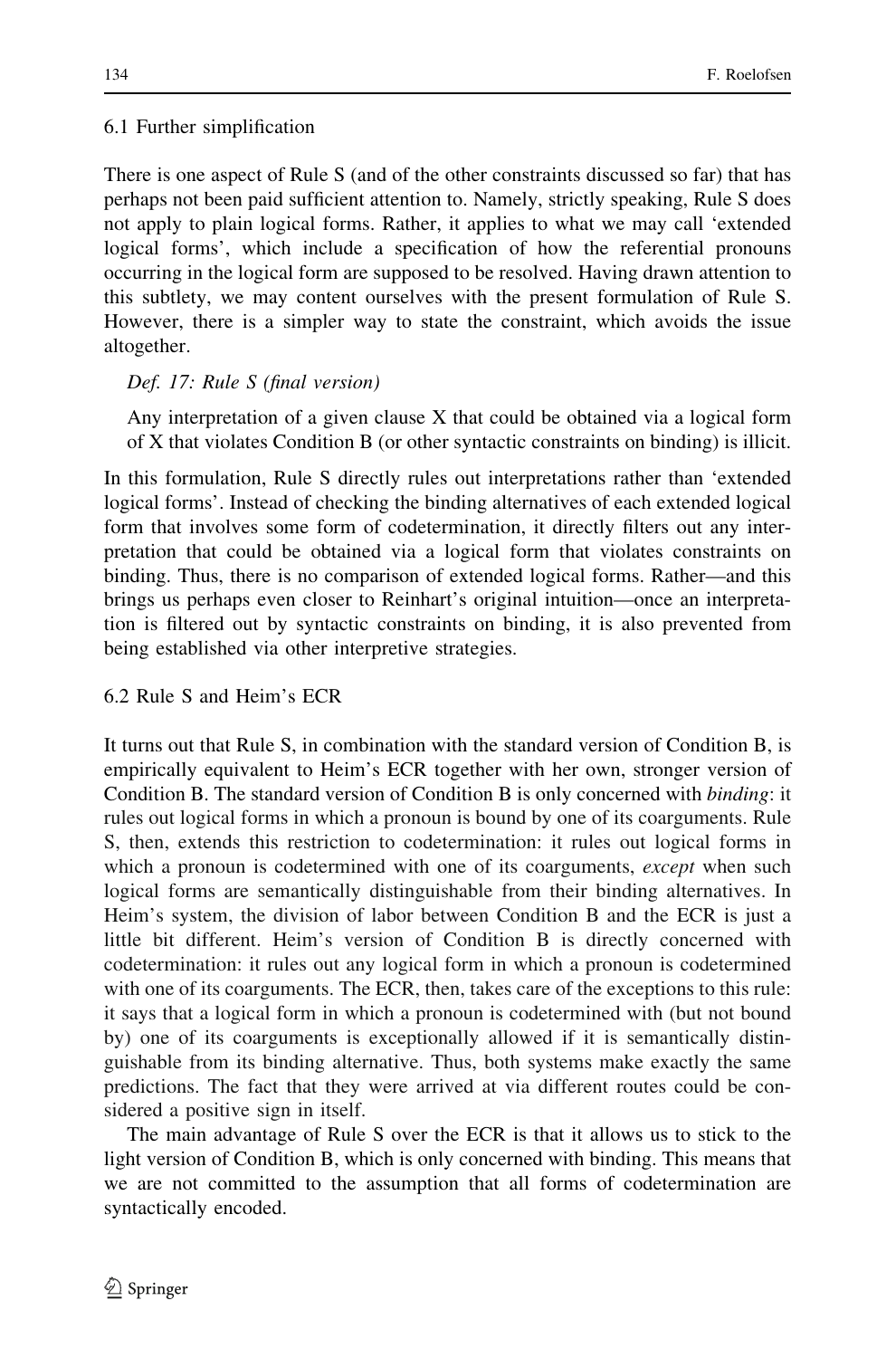HLB is much stronger than Rule S. First of all, HLB incorporates the effects of Fox's Rule H, thus accounting for Dahl's puzzle, about which Rule S has nothing to say. Moreover, HLB also incorporates the effects of Reinhart's Coreference Rule, which in itself is already stronger than Rule S. And we have seen that this is problematic. On most accounts of VP ellipsis, the Coreference Rule—and therefore also HLB—prohibit strict readings in basic cases of VP ellipsis, and also rule out readings of Dahl's sentence that are in fact available. To make the right predictions, HLB must be combined with a very specific theory of VP ellipsis, which, at least in its present formulation, seems to be rather problematic. Rule S avoids this problem. It is compatible with virtually any account of VP ellipsis (including DP Parallelism). Thus, the weakness of Rule S is a virtue rather than a vice. It seems to do exactly what is needed to capture Condition B effects, and nothing more than that.

#### 6.4 The bigger picture

Rule S is a direct implementation of the idea that interpretations that are ruled out by syntactic constraints on binding cannot be sneaked in via other anaphoric mechanisms. As mentioned in Sect. 5, Reinhart (2006) presents this idea as a particular instance of the more general hypothesis that 'hearers minimize interpretive options'. She points out that there are a priori reasons to believe that hearers adopt such a strategy. Namely, doing so would significantly restrict their processing load. However, real support for the hypothesis can of course only come from empirical considerations. In order to provide such support, Reinhart (2006) attempts to show that the effects of minimizing interpretive options are not only exhibited by the interpretation of anaphora but also by the assignment of quantifier scope. Rule S refines Reinhart's account of anaphora. Thus, to the extent that its predictions are empirically correct, it provides evidence for the underlying general hypothesis.

Reuland (2008) points out that the idea underlying Rule S does not necessarily have to be considered a particular instance of the hypothesis that hearers minimize interpretive options. It can also be seen as an instance of a closely related, but different idea, namely that rejection of a certain interpretation by one component of the language system cannot be overruled by another component.

Reuland argues on empirical grounds that this idea may actually be more suitable than Reinhart's principle of minimizing interpretive options. I will not present Reuland's argument in detail here, and I will remain agnostic for now on which of these two general hypotheses will ultimately turn out to be more appropriate. The pertinent observation to make is just that Rule S, if correct, provides support for both.

#### 7 Some remarks on alternative approaches

Reinhart's approach to capturing Condition B effects has been particularly prominent in the literature, but several alternatives have been proposed as well. I cannot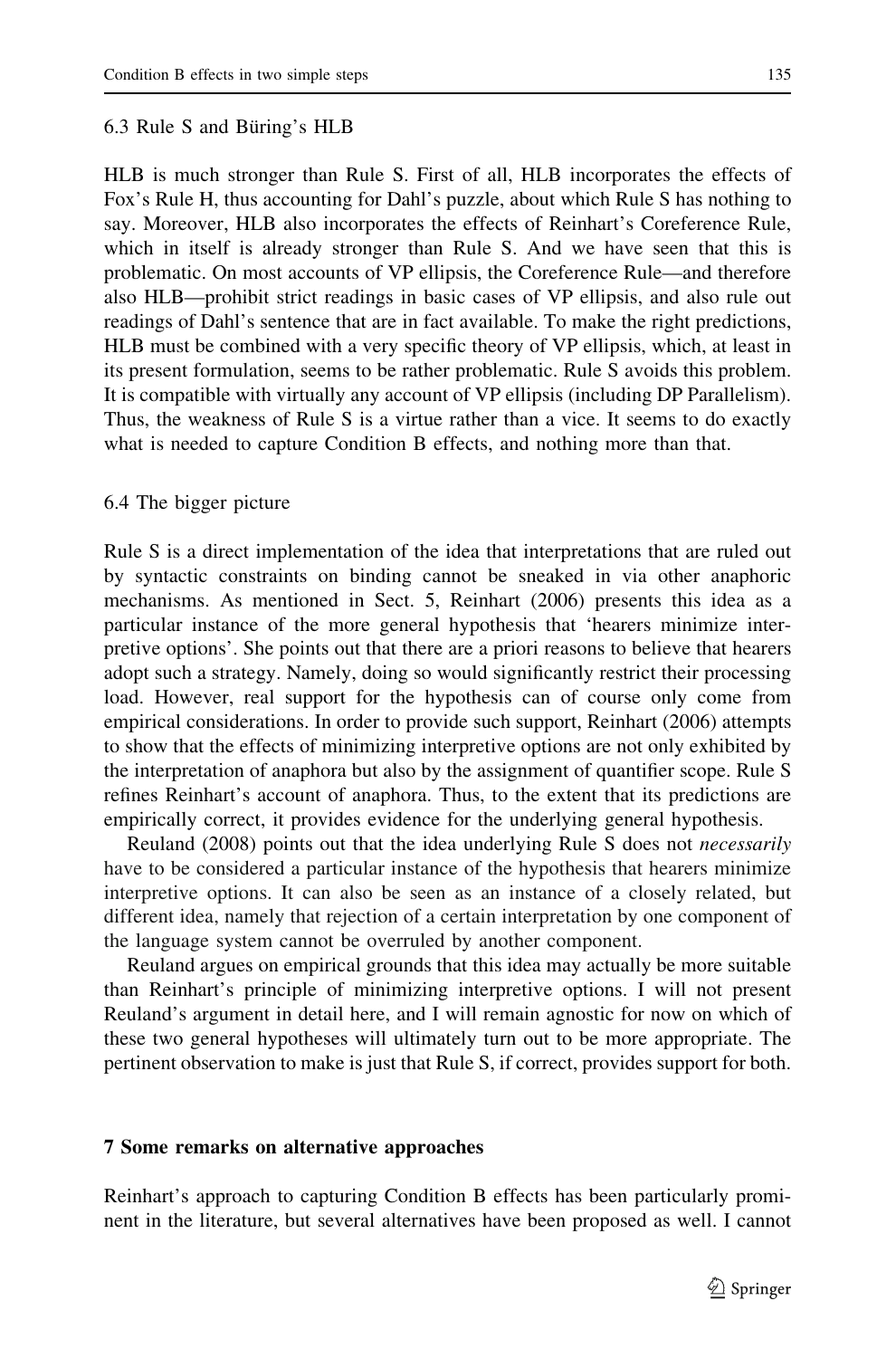do justice to all of these alternative accounts here, but I will briefly discuss two of them: the pragmatic account of Dowty (1980), Sadock (1983), Levinson (2000), and Huang (2000), among others, and the *direct compositional* account of Jacobson  $(2007).^{13}$ 

Proponents of the pragmatic account argue that Condition B effects are the result of a division of labor between regular pronouns and reflexive pronouns. They assume that reflexive pronouns are more informative than regular pronouns (since regular pronouns are ambiguous, while reflexive pronouns enforce a particular 'reflexive' interpretation). Therefore, they argue, the use of a regular pronoun implicates that a reflexive interpretation is not intended (just as Some students passed the test implicates that not all students passed the test).

The main problem with this proposal, as has also been noted by Jacobson (2007), is that Principle B effects are not *cancelable* in the way implicatures generally are. To see this, consider the contrast between (42) and (43):

- (42) a. Some students passed the test.
	- b. In fact, it is possible that all of them passed.
- (43) a. John thinks that Bill voted for him.
	- b. In fact, it is possible that John thinks that Bill voted for himself.

Example (42a) implicates that not all students passed the test. This implicature is canceled in (42b). It is a characteristic feature of implicatures that they are cancelable in this way. Thus, if Principle B effects are implicatures, we should expect that they are cancelable too. Example (43) shows that this is not the case. So, at face value, pragmatic inference patterns do not seem to constitute a suitable account of Condition B effects.

However, it *does* seem plausible, at least to me, that pragmatic inference patterns have played an important role in the *diachronic* realization of Condition B effects (as described, for instance, by Levinson 2000). The strict grammatical constraints on pronominal anaphora that we observe today should then be viewed as resulting from such pragmatic inference patterns through a process of 'conventionalization'. I believe that this approach is well worth further exploring (see Roelofsen 2008a for some more discussion).

The direct compositional account of Jacobson (2007) assumes that pronouns belong to a different syntactic category than ordinary determiner phrases. It assumes furthermore that a transitive verb normally takes an ordinary determiner phrase as its argument. To take a pronoun as its argument, the verb must be transformed, and this transformation has an impact on the meaning of the verb: it becomes undefined for the reflexive pairs in the original denotation. Take, for instance, the verb to praise. This verb denotes a function from pairs of individuals to truth values. The function maps a pair  $\langle x, y \rangle$  to 1 if x praises y, and to 0 if x does not praise y. Now, to take a pronoun as its argument, the verb must be transformed, and as a result of this

<sup>&</sup>lt;sup>13</sup> Some other recent proposals worth mentioning are those of Kiparsky (2002), Schlenker (2005), and Heim (2007) (see also the second part of Roelofsen 2008a).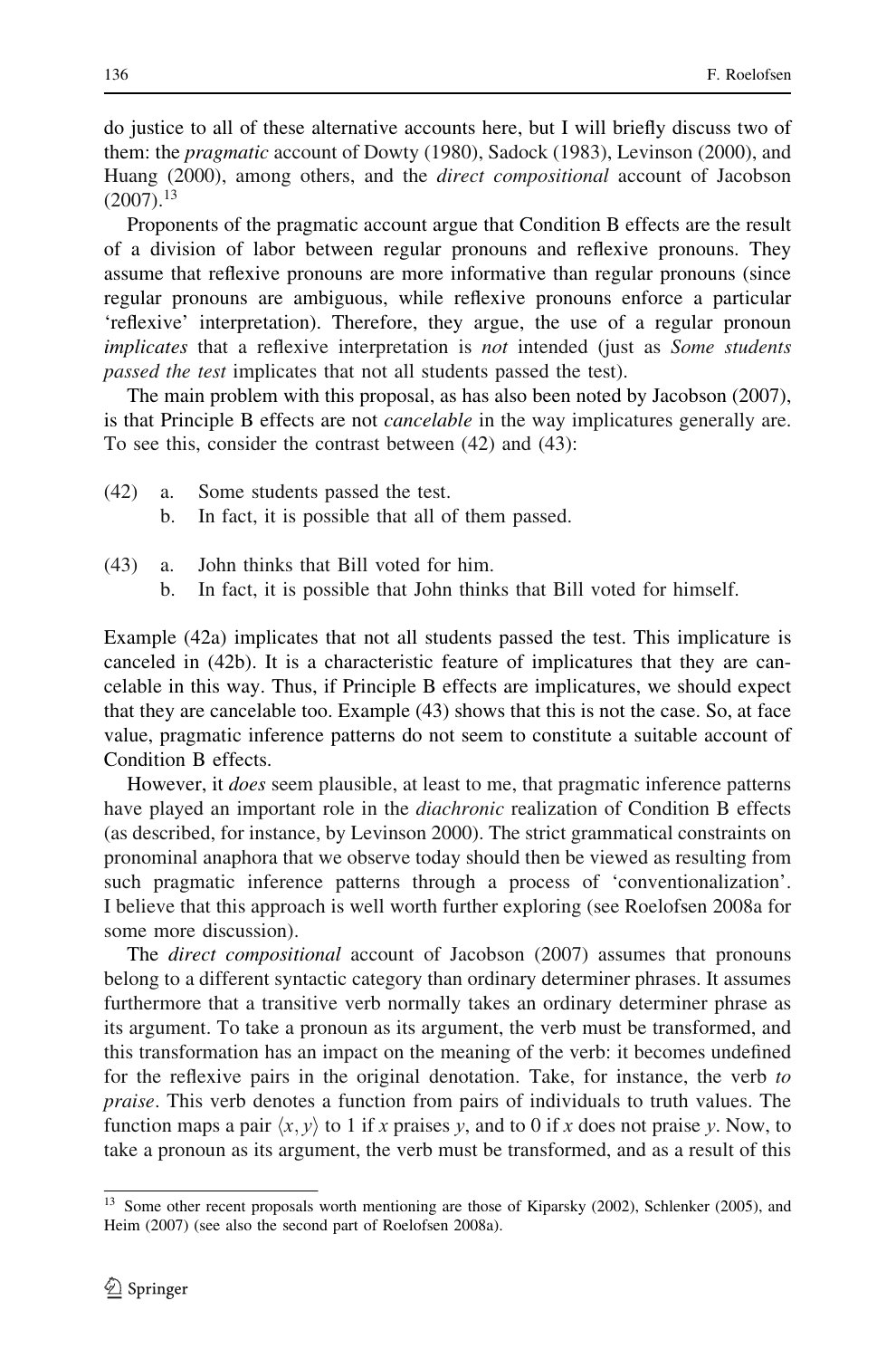transformation the denotation of the verb becomes a partial function from pairs of individuals to truth values. It maps  $\langle x, y \rangle$  to 1 if  $x \neq y$  and x praises y; it maps  $\langle x, y \rangle$ to 0 if  $x \neq y$  and x does not praise y; but it is *undefined* in case  $x = y$ . Thus, Jacobson attributes Condition B effects to the very core machinery of syntactic and semantic composition. Given the above assumptions, it follows directly from the way in which lexical items are composed into larger linguistic entities that transitive verbs with pronominal arguments can only apply to pairs consisting of two distinct individuals.

This mechanism provides a general account of Condition B effects, not only on binding, but also on cobinding, coreference, and other kinds of codetermination. And it does so in one fell swoop, without assuming a distinction between bound and referential pronouns, and even without assuming any syntactic representation of anaphoric relations. In this respect, the account is certainly attractive, and one of the reviewers of the present article even suggested that it may be possible to think of Reinhart's 'two-step' approach as 'simulating' the effects of the direct compositional account.

I don't think that this is exactly the right picture. Reinhart's two-step approach was motivated by the empirical observation that coreference sometimes seems to escape the constraints that invariably apply to binding. Jacobson's approach is simpler, which is attractive from a methodological point of view, but—as she herself notes—it does not yield any predictions regarding the supposed difference between binding and coreference. To be sure, more empirical work is needed to establish the exact differences between binding and coreference (see the remarks in Sect. 2.2). But in any case, I don't think that the 'two-step' approach should be thought of as simulating the effects of a direct compositional account such as Jacobson's. It is really designed to capture certain distinctions that the latter account does not deal with at all.

Now, apart from this issue, my main worry with the direct compositional account is that, as it stands, it actually places certain restrictions on interpretation that have nothing to do with Condition B effects per se. Jacobson (2007, p. 233) in fact provides an example to illustrate this:

(44) Bill thinks that no one voted for him. him  $=$  Bill

On the direct compositional account, this sentence does not entail that Bill thinks that he didn't vote for himself. It only entails that Bill thinks that no one else voted for him. Jacobson argues that this prediction is in fact not all that bad: the 'no one else' reading, which does indeed arise in this case, is usually explained on pragmatic grounds, but in principle there is nothing against deriving it semantically. However, I think that there are other cases where 'no one' is really read as 'no one including Bill', while Jacobson's account would still derive the 'no one else' reading. For instance: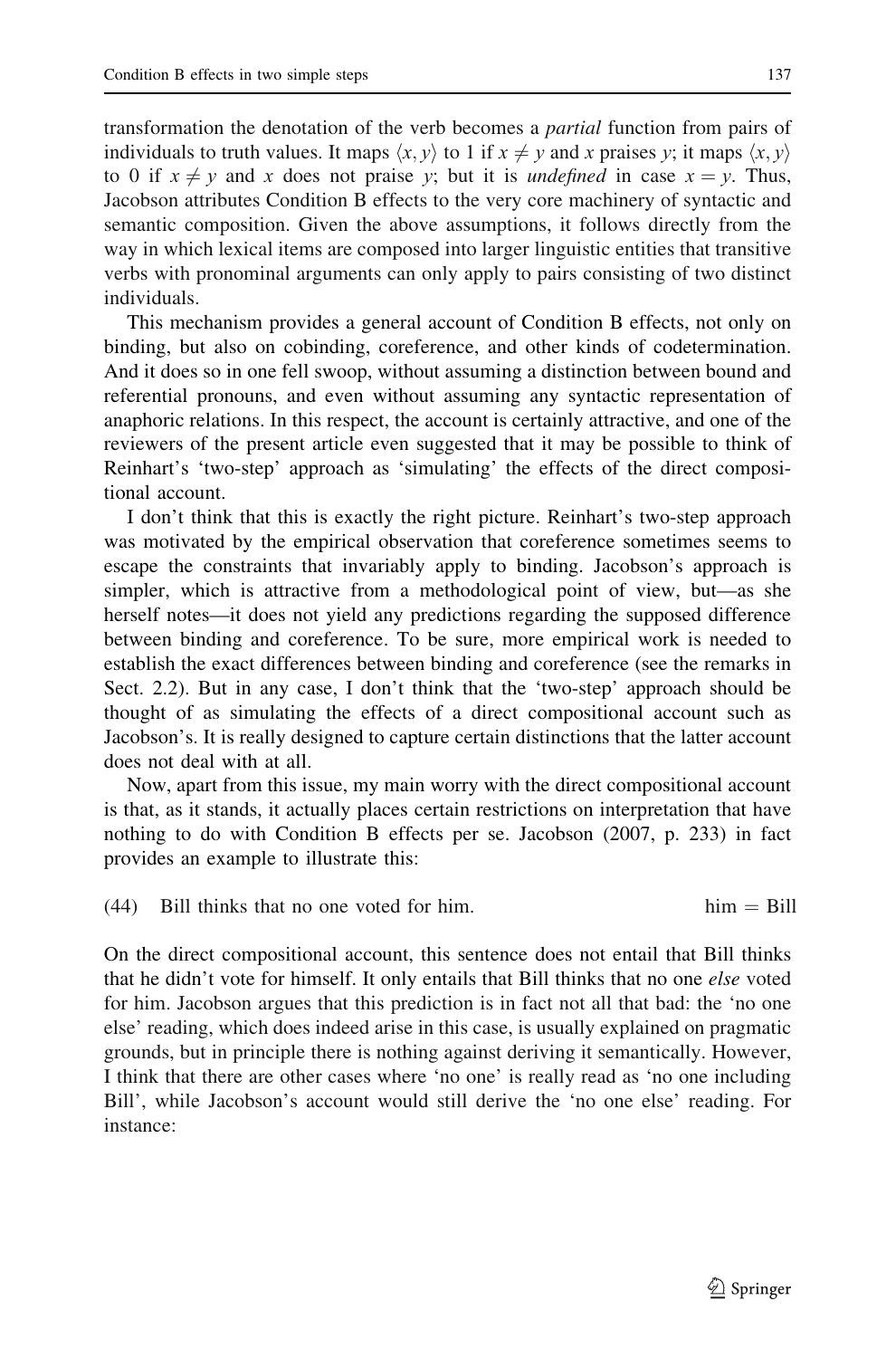#### (45) Context:

All club members, including Bill, elected a new president. The candidates were Bill and Sue. The votes were submitted anonymously. Mary told us that she had voted for Bill, but when we counted the votes it turned out that she had lied.

Target sentence: In fact, no one had voted for him.

(46) Context:

All club members, including Bill, elected a new president. The candidates were Bill and Sue. The votes were submitted anonymously. Mary counted them and announced the results.

Target sentence: Mary told Bill that no one had voted for him. (But Bill knew she was lying, because he had actually voted for himself.)

Thus, Jacobson's account deals with Condition B effects in one fell swoop, but the proposed mechanism is so strong that it also yields restrictions on interpretation outside the realm of Condition B effects, which seems undesirable.

## 8 Conclusion

Building on the work of Reinhart, Heim, Fox, and Büring, we have arrived at a theory that captures Condition B effects in two simple steps:

- Condition B: a syntactic constraint on binding (which may be derived from primitive syntactic mechanisms, cf. Reuland 2001);
- Rule S: an interface strategy that constrains anaphoric relations other than binding.

We have seen that the proposed theory only requires syntactic encoding of binding relations (and not of other kinds of codetermination); it is compatible with a wide range of theories of VP ellipsis; and, if correct, it provides support for the general conceptual outlook of Reinhart (2006) and Reuland (2008).

Acknowledgements This paper was initially inspired by several long conversations with Tanya Reinhart in the fall of 2006, shortly before she suddenly and very sadly passed away. It is dedicated to her memory. I am also very grateful to the journal's reviewers and to Jeroen Groenendijk, Philippe Schlenker, Emmanuel Chemla, Danny Fox, Irene Heim, Kai von Fintel, Stuart Shieber, Anna Szabolcsi, Bart Geurts, Eric Reuland, Anna Chernilovskaya, Maria Aloni, Salvador Mascarenhas, Paul Dekker, and Edgar Andrade for detailed comments on earlier drafts of the paper, and to audiences of workshops and colloquia in Szklarska Poreba, Paris, Leiden, Nijmegen, Utrecht, Amsterdam, and at Harvard and MIT for useful feedback.

Open Access This article is distributed under the terms of the Creative Commons Attribution Noncommercial License which permits any noncommercial use, distribution, and reproduction in any medium, provided the original author(s) and source are credited.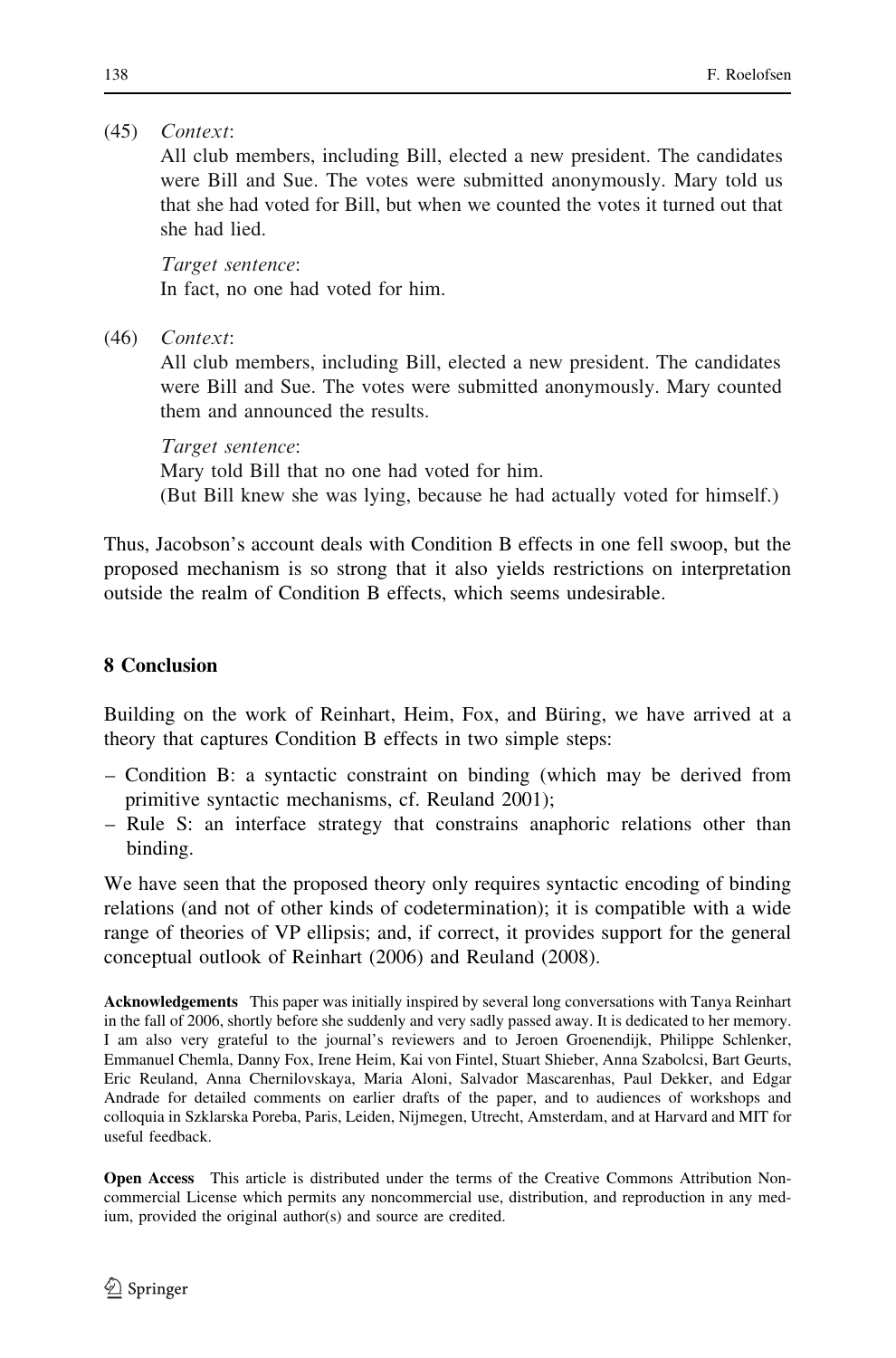#### **References**

- Asher, N., D. Hardt, and J. Busquets. 2001. Discourse parallelism, ellipsis, and ambiguity. Journal of Semantics 18 (1): 1–25.
- Büring, D. 2005a. Binding theory. Cambridge: Cambridge University Press.
- Büring, D. 2005b. Bound to bind. *Linguistic Inquiry* 36 (2): 259–274.
- Dahl, O. 1973. On so-called sloppy identity. Synthese 26: 81–112.
- Dahl, O. 1974. How to open a sentence: Abstraction in natural language. Logical grammar reports 12, University of Götenborg.
- Dalrymple, M., S. Shieber, and F. Pereira. 1991. Ellipsis and higher-order unification. Linguistics and Philosophy 14: 399–452.
- Dowty, D. 1980. Comments on the paper by Bach and Partee. In Papers from the parasession on pronouns and anaphora, ed. J. Kreiman and A. Ojeda, 29–40. Chicago: Chicago Linguistic Society.

Elbourne, P. 2008. Ellipsis sites as definite descriptions. Linguistic Inquiry 39 (2): 191–220.

- Evans, G. 1980. Pronouns. Linguistic Inquiry 11: 337–362.
- Fiengo, R., and R. May. 1994. Indices and identity. Cambridge, MA: MIT Press.
- Fox, D. 1999. Focus, parallelism and accommodation. In Proceedings of SALT 9, ed. T. Matthews and D. Strolovitch, 70–90. Ithaca: CLC Publications.
- Fox, D. 2000. Economy and semantic interpretation. Cambridge, MA: MIT Press.
- Geurts, B. 1999. Presuppostions and pronouns. Oxford: Elsevier.
- Grodzinsky, Y. 2007. Coreference and self-ascription. Manuscript, McGill University.
- Grodzinsky, Y., and T. Reinhart. 1993. The innateness of binding and coreference. *Linguistic Inquiry* 24: 69–102.
- Hardt, D. 1993. Verb phrase ellipsis: Form, meaning, and processing. PhD dissertation, University of Pennsylvania.
- Hardt, D. 1999. Dynamic interpretation of verb phrase ellipsis. Linguistics and Philosophy 22: 187–221.
- Hardt, D. 2005. Inference, ellipsis and deaccenting. In Proceedings of the fifteenth Amsterdam colloquium, ed. P. Dekker and M. Franke, 197–221.
- Hardt, D. 2008. VP-ellipsis and constraints on interpretation. In Topics in Ellipsis, ed. K. Johnson, Cambridge: Cambridge University Press.
- Hardt, D., and M. Romero. 2004. Ellipsis and the structure of discourse. Journal of Semantics 21: 375– 414.
- Heim, I. 1997. Predicates or formulas? Evidence from ellipsis. In *Proceedings of the SALT* 7, ed. A. Lawson and E. Cho, 197–221. Ithaca: CLC Publications.
- Heim, I. 1998. Anaphora and semantic interpretation: A reinterpretation of Reinhart's approach. In The interpretive tract. MIT working papers in linguistics, ed. U. Sauerland and O. Percus, 205–  $246$ . Originally written and distributed as a technical report at the University of Tübingen in 1992.
- Heim, I. 2007. Forks in the road to Rule I. Invited talk at NELS-38. http://Semanticsarchive.net/Archive/ TAOZGI30/Nels%2038%20talk.pdf
- Heim, I., and A. Kratzer. 1998. Semantics in generative grammar. Blackwell Publishers.
- Horn, L. 2008. "I love me some him": The landscape of non-argument datives. In *Empirical Issues in* Syntax and Semantics 7, ed. O. Bonami and C. Hofheu, 169–192. http:/www.cssp.cnrs.fr/eis7.
- Huang, Y. 2000. Anaphora: A cross-linguistic study. Oxford: Oxford University Press.
- Jacobson, P. 2007. Direct compositionality and variable-free semantics: The case of 'Principle B' effects. In Direct compositionality, ed. C. Barker and P. Jacobson, 191–236. Oxford: Oxford University Press.
- Jäger, G. 2005. Anaphora and type logical grammar. Heidelberg: Springer.
- Johnson, K., ed. 2008. Topics in ellipsis. Cambridge, MA: Cambridge University Press.
- Kehler, A. 1993. A discourse copying algorithm for ellipsis and anaphora resolution. In Proceedings of the sixth European chapter of the association for computational linguistics, 203–212. Morristown: ACL.
- Kehler, A. 2002. Coherence, reference, and the theory of grammar. Stanford: CSLI Publications.
- Kehler, A., and D. Büring. 2008. Be bound or be disjoint! In Proceedings of the NELS 38. http:// Semanticsarchive.net/Archive/2gxMGVIO/kehler.buring.nels07.pdf.
- Kiparsky, P. 2002. Disjoint reference and the typology of pronouns. In *More than words*, ed. I. Kaufmann and B. Stiebels. Berlin: Akademie Verlag.
- Levinson, S. 2000. Presumptive meanings: The theory of generalized conversational implicature. Cambridge, MA: MIT Press.